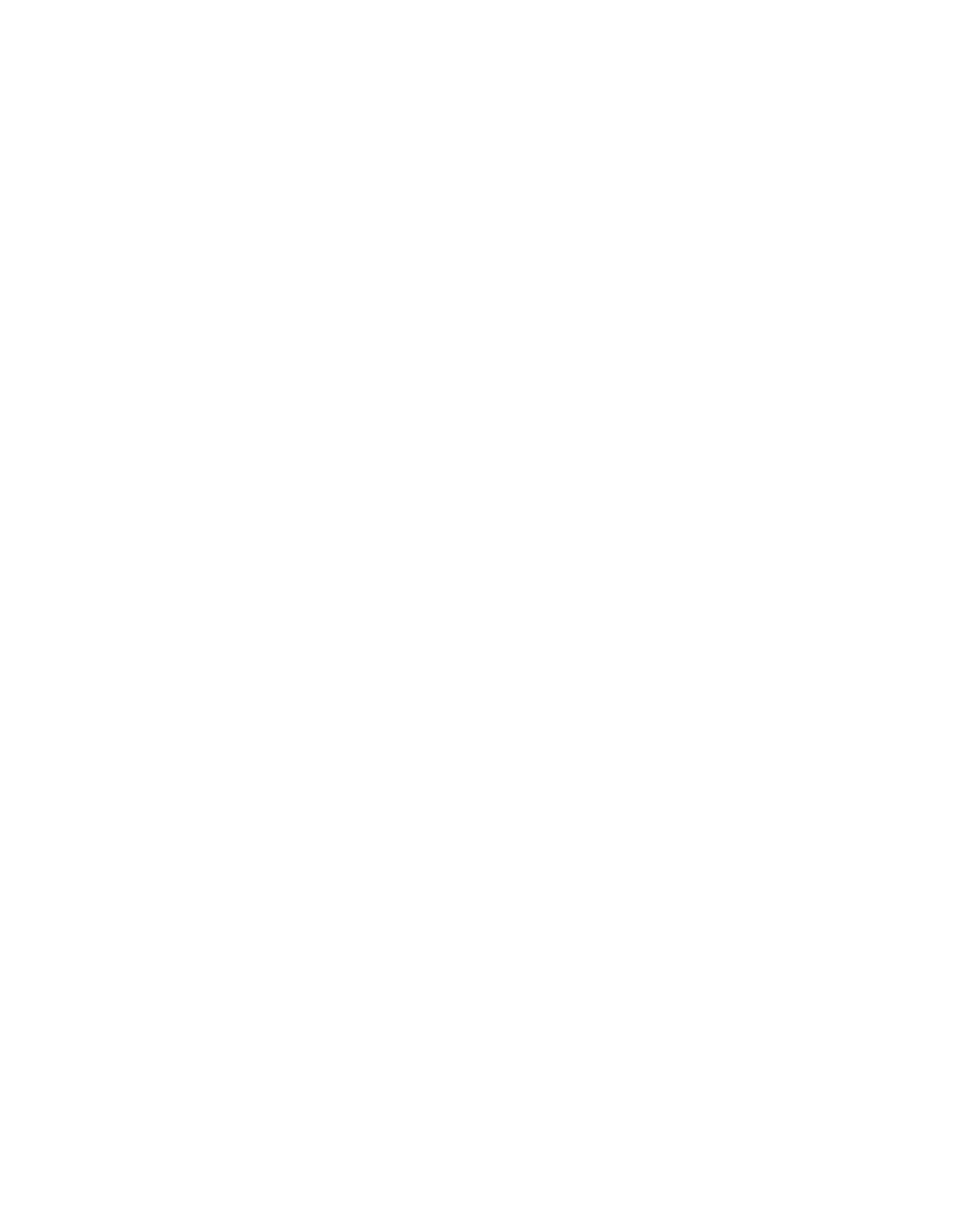#### URBAN DESIGN STANDARDS AND GUIDELINES

|                                                                                                                                                                                                                                                                                                                                                                                                                                                                                                                                              |                                                                                                                                                                           |                                                                          | $\Box$             |                              |                                                                                                  |                         |  |                                                                 |                     |    |                               |     |  |  |
|----------------------------------------------------------------------------------------------------------------------------------------------------------------------------------------------------------------------------------------------------------------------------------------------------------------------------------------------------------------------------------------------------------------------------------------------------------------------------------------------------------------------------------------------|---------------------------------------------------------------------------------------------------------------------------------------------------------------------------|--------------------------------------------------------------------------|--------------------|------------------------------|--------------------------------------------------------------------------------------------------|-------------------------|--|-----------------------------------------------------------------|---------------------|----|-------------------------------|-----|--|--|
|                                                                                                                                                                                                                                                                                                                                                                                                                                                                                                                                              |                                                                                                                                                                           |                                                                          |                    |                              | <b>CONTENTS</b>                                                                                  |                         |  |                                                                 |                     |    |                               |     |  |  |
| <b>INTRODUCTION</b>                                                                                                                                                                                                                                                                                                                                                                                                                                                                                                                          |                                                                                                                                                                           |                                                                          |                    |                              |                                                                                                  |                         |  |                                                                 |                     |    | $C_F$<br>$\boxed{\text{min}}$ |     |  |  |
| The Capitol Hill and Uptown Neighborhoods F                                                                                                                                                                                                                                                                                                                                                                                                                                                                                                  |                                                                                                                                                                           |                                                                          |                    |                              |                                                                                                  |                         |  |                                                                 |                     |    |                               |     |  |  |
| $\textit{Capitol Hill}\n\begin{picture}(10,10) \put(0,0){\vector(0,1){100}} \put(15,0){\vector(0,1){100}} \put(15,0){\vector(0,1){100}} \put(15,0){\vector(0,1){100}} \put(15,0){\vector(0,1){100}} \put(15,0){\vector(0,1){100}} \put(15,0){\vector(0,1){100}} \put(15,0){\vector(0,1){100}} \put(15,0){\vector(0,1){100}} \put(15,0){\vector(0,1){100}} \put(15,0){\vector$                                                                                                                                                                |                                                                                                                                                                           |                                                                          |                    |                              |                                                                                                  |                         |  |                                                                 |                     |    |                               |     |  |  |
|                                                                                                                                                                                                                                                                                                                                                                                                                                                                                                                                              |                                                                                                                                                                           |                                                                          |                    |                              | $\left  \begin{smallmatrix} \mathbb{S} & \square \\ \square & \square \end{smallmatrix} \right $ |                         |  |                                                                 |                     | 5. |                               |     |  |  |
| Organization                                                                                                                                                                                                                                                                                                                                                                                                                                                                                                                                 | $\lfloor \cdot \rfloor$ . $\lfloor \cdot \rfloor$ , $\lceil \cdot \rceil$ , $\lceil \cdot \rceil$ , $\lceil \cdot \rceil$ , $\lceil \cdot \rceil$ , $\lceil \cdot \rceil$ |                                                                          |                    |                              |                                                                                                  |                         |  |                                                                 |                     |    |                               |     |  |  |
| Description of Terms<br>Intent<br><b>Standards</b>                                                                                                                                                                                                                                                                                                                                                                                                                                                                                           |                                                                                                                                                                           |                                                                          | <u> , E. E. F.</u> |                              |                                                                                                  |                         |  |                                                                 |                     |    |                               |     |  |  |
| Guidelines<br>PROCEDURES FOR DESIGN REVIEW IR FIRE LAST                                                                                                                                                                                                                                                                                                                                                                                                                                                                                      |                                                                                                                                                                           |                                                                          |                    |                              |                                                                                                  |                         |  |                                                                 |                     |    |                               |     |  |  |
| Participants                                                                                                                                                                                                                                                                                                                                                                                                                                                                                                                                 |                                                                                                                                                                           |                                                                          |                    |                              |                                                                                                  |                         |  |                                                                 | $.10\,$             |    |                               |     |  |  |
| <b>Review Process</b><br>Review Process Described                                                                                                                                                                                                                                                                                                                                                                                                                                                                                            |                                                                                                                                                                           | <u> 그 미드리드 정(한국) 여러 [주국] [주국] _ 그</u><br>- 그러드 - 그러스 정(한국) [주국] [주국] _ 그 |                    |                              |                                                                                                  |                         |  | $\left\Vert \ldots\right\Vert$ , $\left\Vert \ldots\right\Vert$ | $\frac{1}{2}$ . .10 |    |                               | 000 |  |  |
| Pre-Design Conference F. Hellast Lagle, Ele Ele Ele Ele Ele Ele Ele Ele 2                                                                                                                                                                                                                                                                                                                                                                                                                                                                    |                                                                                                                                                                           |                                                                          |                    |                              |                                                                                                  |                         |  |                                                                 |                     |    |                               |     |  |  |
| $\textit{Construction/Permitting} \quad \textit{--} \quad \textit{--} \quad \textit{--} \quad \textit{--} \quad \textit{--} \quad \textit{--} \quad \textit{--} \quad \textit{--} \quad \textit{--} \quad \textit{--} \quad \textit{--} \quad \textit{--} \quad \textit{--} \quad \textit{--} \quad \textit{--} \quad \textit{--} \quad \textit{--} \quad \textit{--} \quad \textit{--} \quad \textit{--} \quad \textit{--} \quad \textit{--} \quad \textit{--} \quad \textit{--} \quad \textit{--} \quad \textit{--} \quad$                 |                                                                                                                                                                           |                                                                          |                    |                              |                                                                                                  |                         |  |                                                                 |                     |    |                               |     |  |  |
| Appeal Options<br>$\text{Under Option II} \quad \dots \quad \text{Supp} \quad \text{Supp} \quad \text{Supp} \quad \text{Supp} \quad \text{Supp} \quad \text{Supp} \quad \text{Supp} \quad \text{Supp} \quad \text{Supp} \quad \text{Supp} \quad \text{Supp} \quad \text{Supp} \quad \text{Supp} \quad \text{Supp} \quad \text{Supp} \quad \text{Supp} \quad \text{Supp} \quad \text{Supp} \quad \text{Supp} \quad \text{Supp} \quad \text{Supp} \quad \text{Supp} \quad \text{Supp} \quad \text{Supp} \quad \text{Supp} \quad \text{Supp} \$ |                                                                                                                                                                           |                                                                          |                    |                              |                                                                                                  |                         |  |                                                                 |                     |    |                               |     |  |  |
| Planning Board Appeal Process<br>City and County of Denver Planning Board Rules of Procedure<br><u> 드 니</u> , <u>또 로</u>                                                                                                                                                                                                                                                                                                                                                                                                                     |                                                                                                                                                                           |                                                                          |                    | $\overline{\text{minimize}}$ |                                                                                                  |                         |  |                                                                 |                     |    |                               |     |  |  |
| 1. Purpose<br>2. Initiation of Appeals<br>3. Notification<br>4. The Hearing<br>$\begin{bmatrix} 1 & 0 & 0 \\ 0 & 1 & 0 \\ 0 & 0 & 0 \end{bmatrix}$<br>$\begin{bmatrix} 1 & 0 & 0 \\ 0 & 1 & 0 \\ 0 & 0 & 0 \end{bmatrix}$<br>$\begin{bmatrix} 1 & 0 & 0 \\ 0 & 1 & 0 \\ 0 & 0 & 0 \end{bmatrix}$<br>$\begin{bmatrix} 1 & 0 & 0 \\ 0 & 1 & 0$                                                                                                                                                                                                 |                                                                                                                                                                           |                                                                          |                    |                              |                                                                                                  |                         |  |                                                                 |                     |    |                               |     |  |  |
| 5. Rehearing or Modification of a Decision                                                                                                                                                                                                                                                                                                                                                                                                                                                                                                   |                                                                                                                                                                           |                                                                          |                    |                              |                                                                                                  | <u>. 10 a a a a a d</u> |  |                                                                 |                     |    |                               |     |  |  |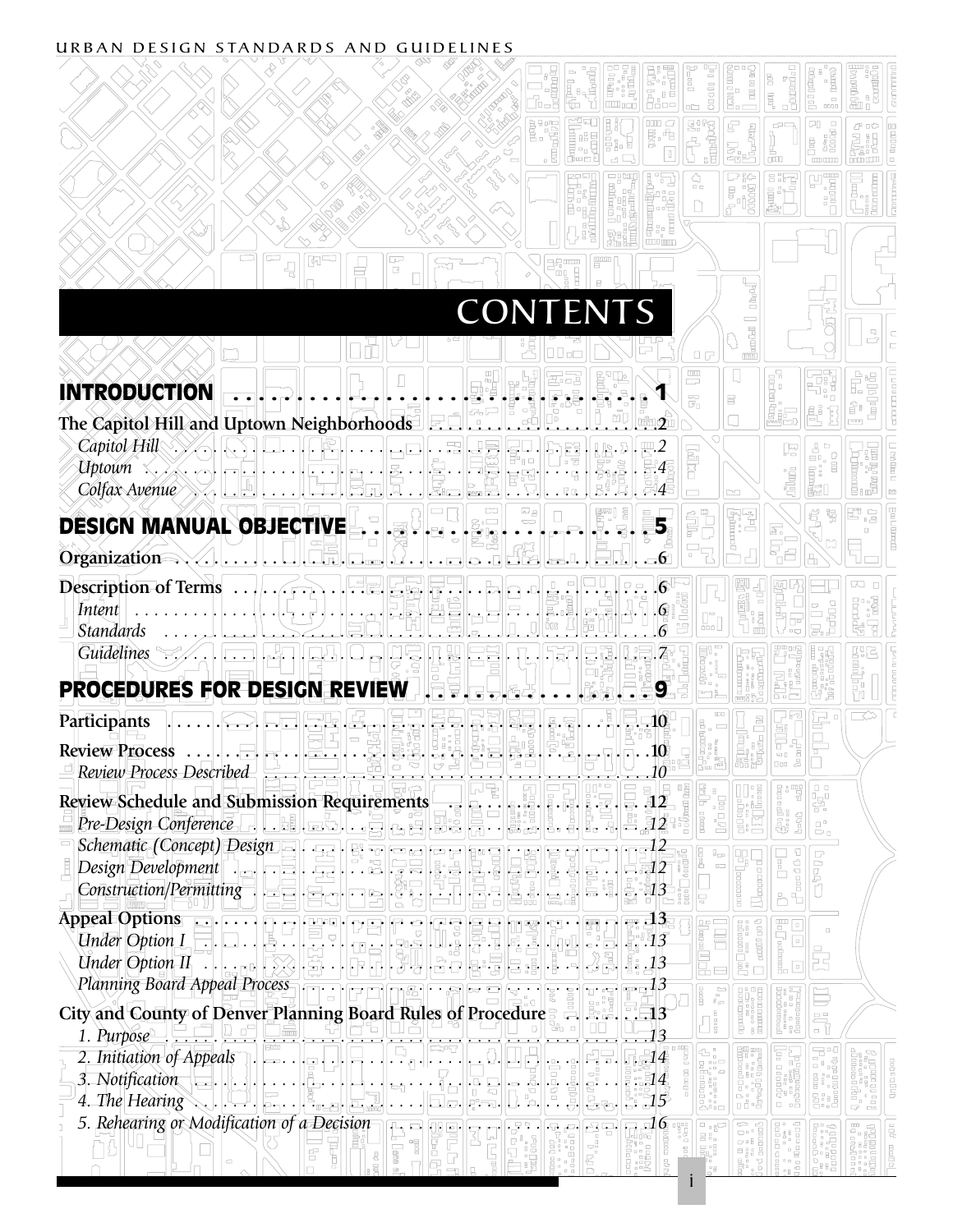| <b>DESIGN REVIEW STANDARDS AND GUIDELINES  17</b>                                                                                                                                                                              |  |
|--------------------------------------------------------------------------------------------------------------------------------------------------------------------------------------------------------------------------------|--|
|                                                                                                                                                                                                                                |  |
|                                                                                                                                                                                                                                |  |
|                                                                                                                                                                                                                                |  |
| Pedestrian Access (also contained a series and all also contained a series and all also contained a series and $18$                                                                                                            |  |
|                                                                                                                                                                                                                                |  |
| Parking and Parking Structures (all contains and all contains and all all contains and Parking Structures (all contains and all contains and Parking Structures (all contains and all contains and all contains and all contai |  |
|                                                                                                                                                                                                                                |  |
|                                                                                                                                                                                                                                |  |
|                                                                                                                                                                                                                                |  |
|                                                                                                                                                                                                                                |  |
|                                                                                                                                                                                                                                |  |
|                                                                                                                                                                                                                                |  |
|                                                                                                                                                                                                                                |  |
|                                                                                                                                                                                                                                |  |
|                                                                                                                                                                                                                                |  |
|                                                                                                                                                                                                                                |  |
|                                                                                                                                                                                                                                |  |
|                                                                                                                                                                                                                                |  |
|                                                                                                                                                                                                                                |  |
|                                                                                                                                                                                                                                |  |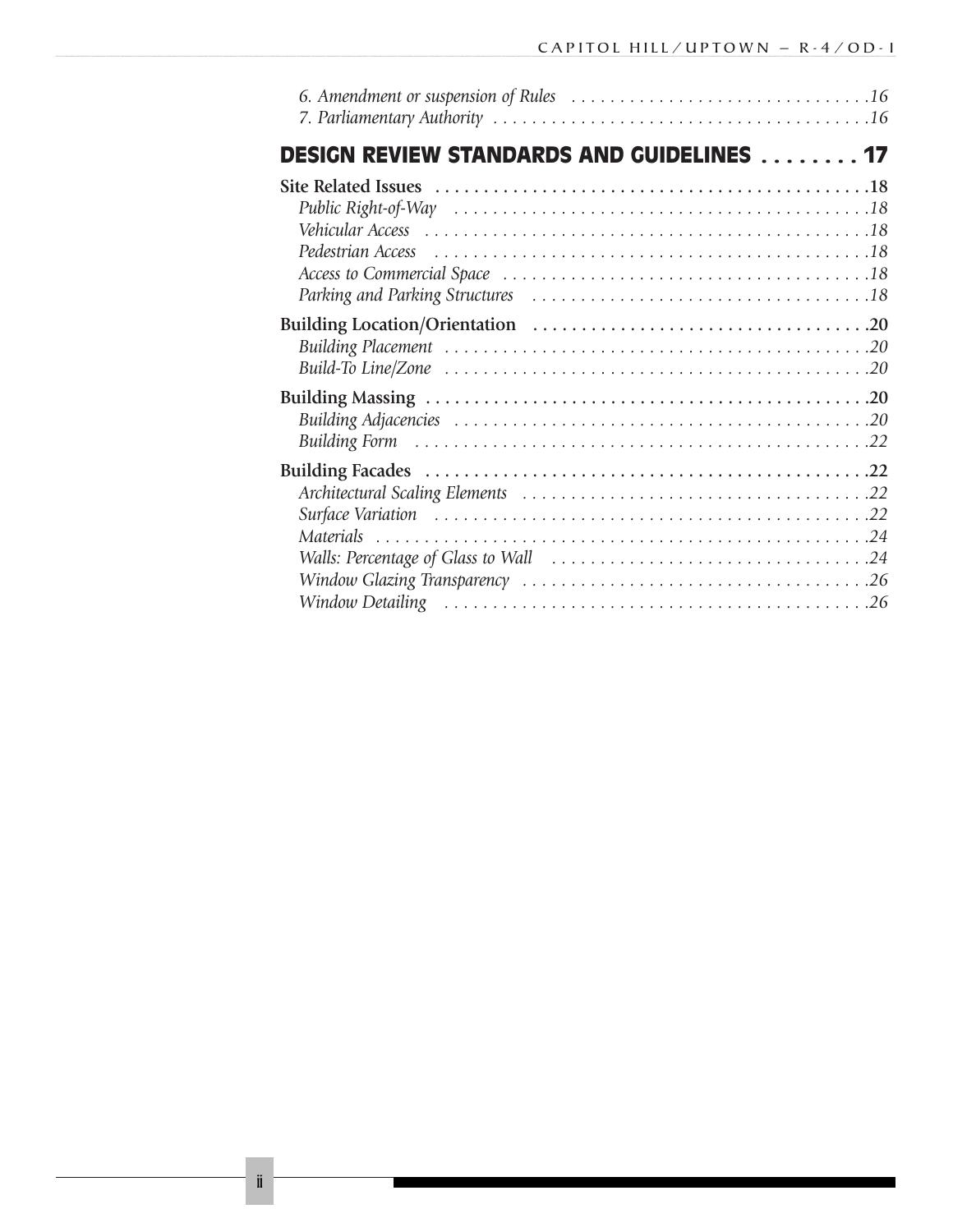# INTRODUCTION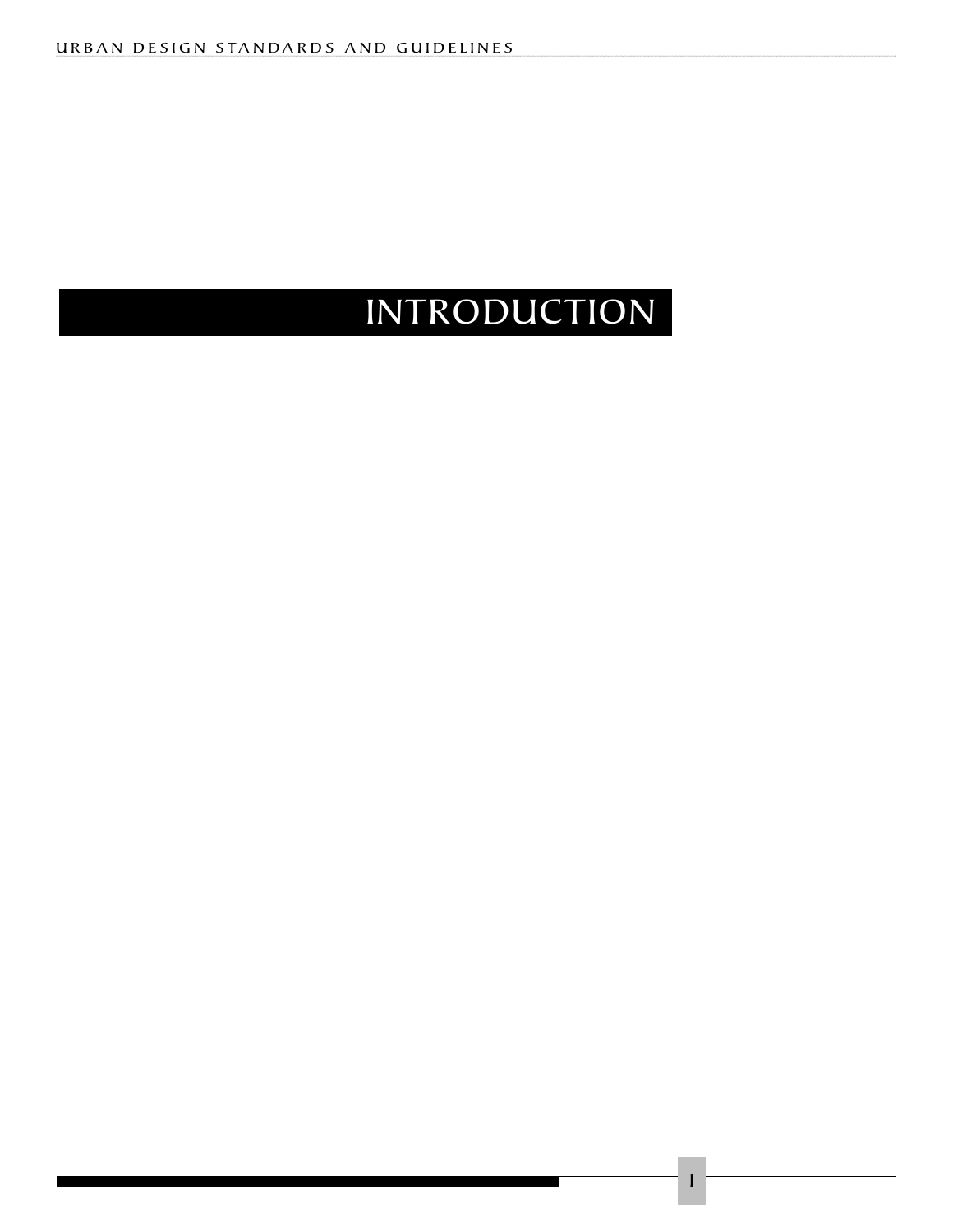

# The Capitol Hill and Uptown Neighborhoods

The R-4/OD-1 zone district provides for a transition in building type and neighborhood character between Denver's commercial downtown and the mostly residential neighborhoods immediately to the east. The overlay district extends to neighborhoods on both sides of Colfax Avenue: the triangular area to the north is roughly bordered by Washington Street on the west, Park Avenue on the east and Colfax Avenue on the south; the area south of Colfax Avenue abuts the east side of the State Capitol to Pennsylvania Street and then extends south from 13th Avenue along Sherman and Grant Streets to 6th Avenue (see map). There are two applicable neighborhood plans: *Capitol Hill/Cheesman Park* (1993) and *Uptown* (1986). Although sub-areas of the OD-1 are different in many respects, the comprehensive neighborhood planning vision in both plans calls for highly livable, racially and economically diverse urban residential neighborhoods that emphasize the historic character of their many existing buildings, streets and parkways. In addition, residents have expressed a desire to maintain easy access to such amenities as neighborhood commercial, employment, entertainment and open space.

As mentioned above, the OD-1 district impacts some distinct sub-areas. This distinction is typically characterized by a predominant building type or use. For portions of the State Capitol, Sherman Street and Grant Street areas, the main distinction is landmark district status. In such instances where the landmark district and OD-1 both apply to a property, the Landmark Preservation Ordinance and its

related design requirements will have priority for issues regarding the architectural appearance of the building. For any issue not specifically addressed under the landmark regulations, this document will apply.

The character for each sub-area is described below.

#### ■ **Capitol Hill**

The Capitol Hill neighborhood plan describes the area as "an urban, highdensity residential neighborhood, with a wealth of neighborhood shopping districts, good access to Downtown, good transit service, and a population distinct in its economic and lifestyle diversity." The architectural character of the neighborhood is defined by the predominance of late nineteenth and early twentieth century homes, churches and schools of 2-3 stories in height. The neighborhood boasts mature street trees, parkways and parks.

The Capitol Hill sub-areas described below are most distinct in their character:

#### *State Capitol Area*

The blocks that immediately surround the State Capitol building are dominated by office uses that are either part of or associated with State government, large surface parking lots and a prominent churches. The few remaining residential structures have been converted to office use. The eastern-most portion of this area is also part of the Pennsylvania Street Landmark District.

#### *Sherman Street*

The physical character of Sherman Street is varied. There are three identifiable clusters: small private offices interspersed with single and multiple-unit residential near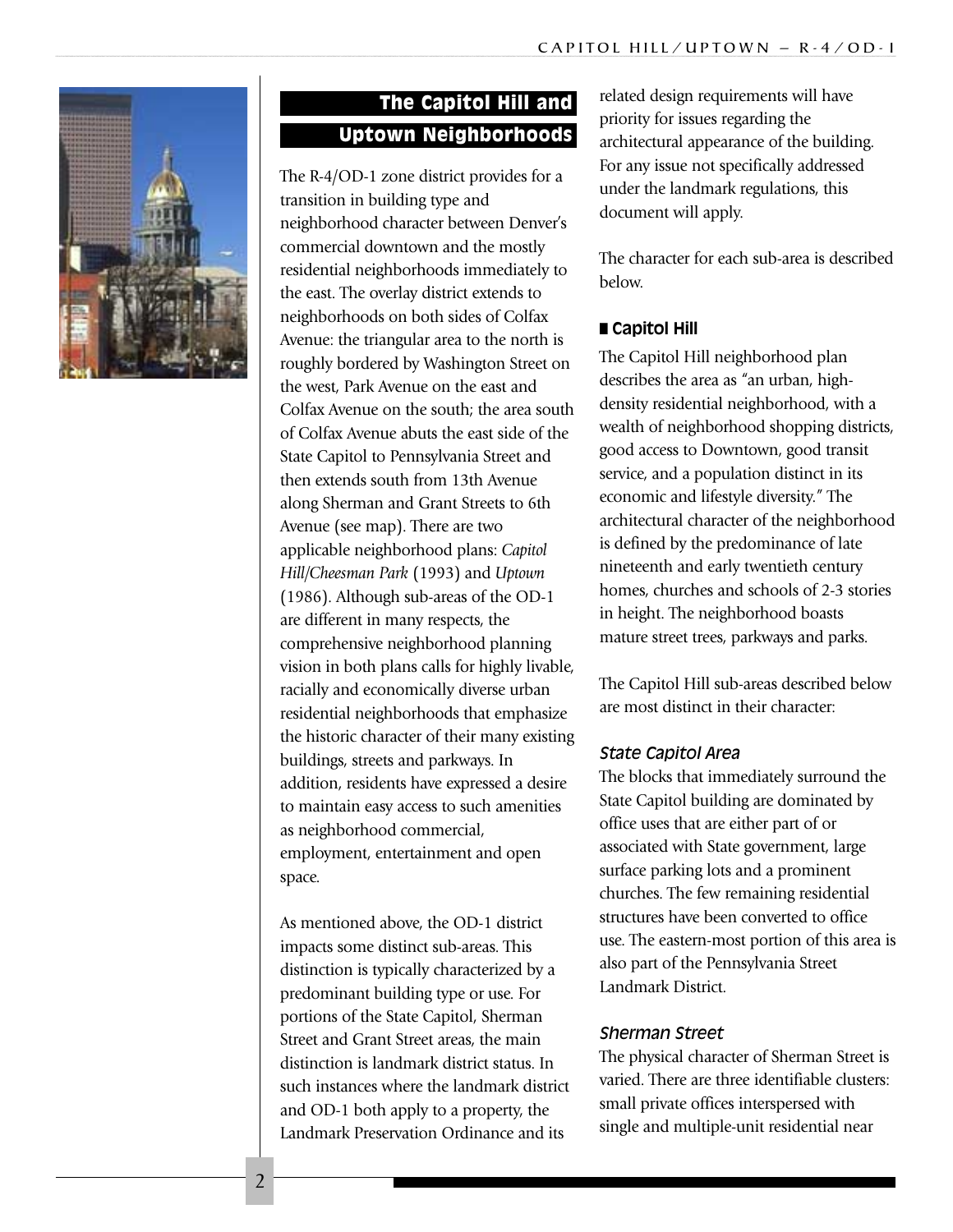

#### **Capitol Hill/Uptown – R-4/OD-1 zoning boundaries**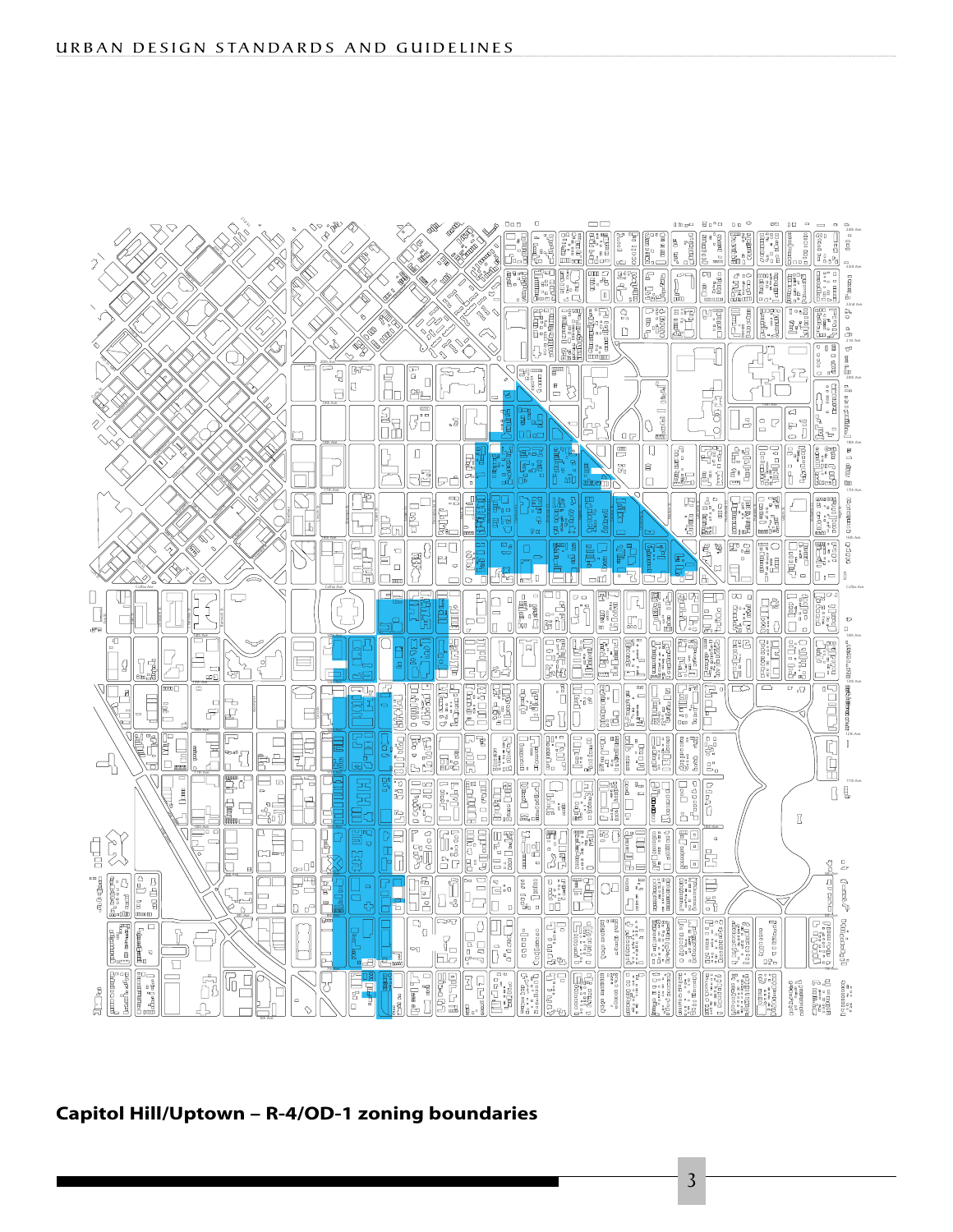

Speer Boulevard, the multiple-unit residential that characterizes the historic district, and the predominance of private and state office uses in close proximity to the State Capitol building. In all three, building heights vary between 2-4 stories.

In this sub-area, the Sherman-Grant Landmark District is most defined by a collection of 1930's-era, Style Moderne apartment buildings unique to Capitol Hill. Known as "Poet's Row," the buildings exhibit an urban design consistency in height, setback, massing, orientation and architectural design that is unique in the neighborhood.

Overall, the scale consistency of the buildings, their visual interest and intimate street character make Sherman Street very desirable pedestrian-oriented street.

#### *Grant Street*

The street character of Grant Street is defined by its function as a one-way traffic corridor. The architectural scale varies dramatically from mostly one story buildings towards Speer Boulevard to highrise buildings of 10 stories or more clustered between 9th and 12th Avenues. Land use includes institutional, corporate office, neighborhood commercial, hotels and multi-unit residential. Surface parking and open structured parking is highly visible for much of the street and dominates the 11th Avenue intersection.

#### ■ **Uptown**

The Uptown vision seeks to emphasize the potential of Uptown as an urban village with clearly defined sub-districts that share a common framework of historical continuity through the development of infill projects. The neighborhood is considered distinct from downtown; it

provides a mix of land uses at much lower density, it contains a variety of small neighborhood-oriented commercial businesses, and it supports resident diversity through a variety of housing types and price range.

The Uptown neighborhood plan refers to the portion of Uptown that is covered by the OD-1 zone district as the "Village." The Village is described as a predominantly residential area less intensely developed than the mixed-use neighborhood to its immediate west that separates it from downtown.

#### ■ **Colfax Avenue**

Although not physically a part of the OD-1 zone district, Colfax Avenue has a significant impact on the area's character and livability. As a regional commercial corridor Colfax Avenue has the potential to offer a broad variety of amenities not ordinarily located in such proximity to residential neighborhoods. However, this same regional focus can in many instances also detract from the adjacent neighborhoods. Therefore, an important consideration for projects and streetscaping in the OD-1 district where it abuts Colfax Avenue, will be to serve as transition points into the neighborhood. Mixed-use projects that combine small scale neighborhood commercial uses with small office or multiunit residential would be appropriate.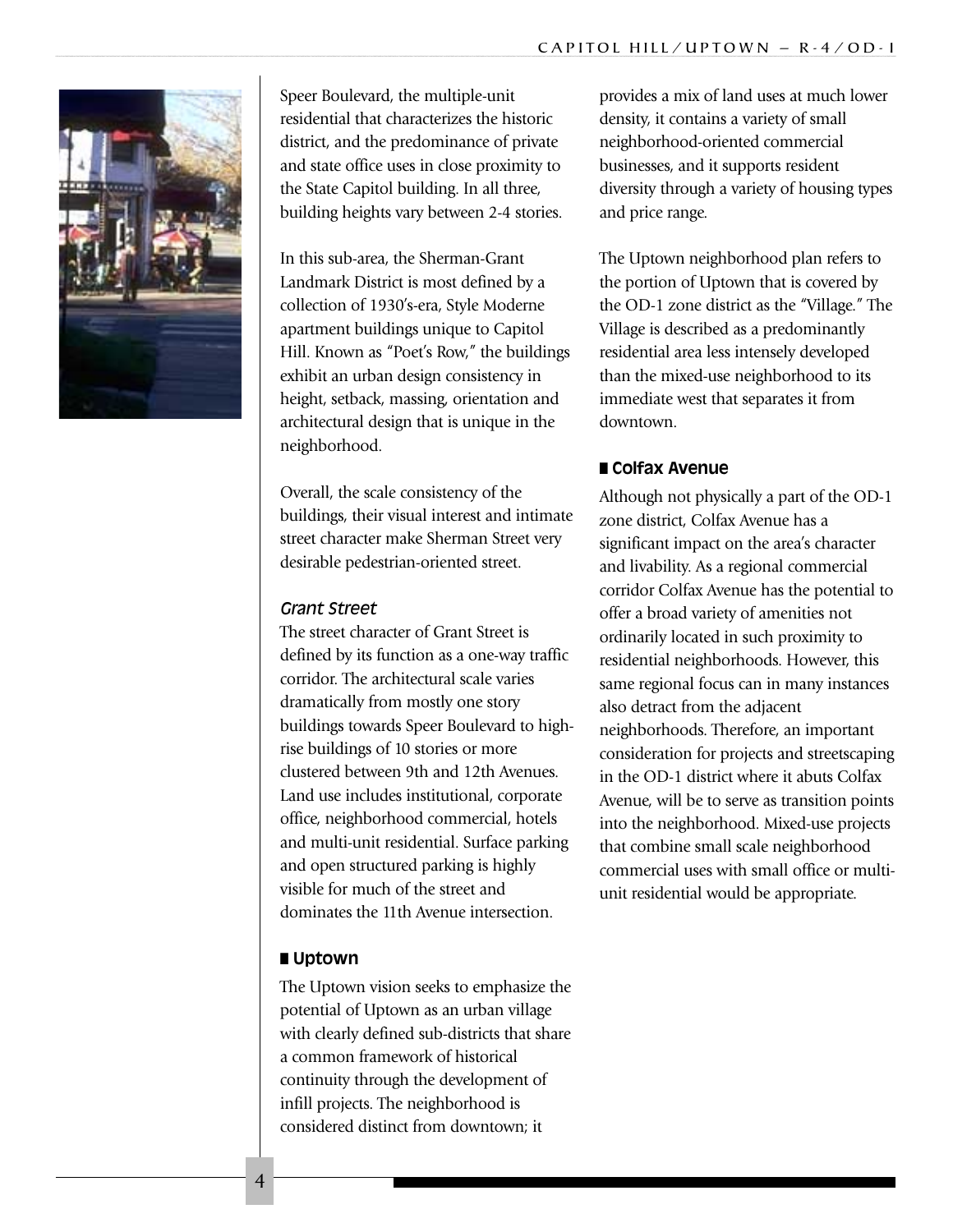# DESIGN MANUAL OBJECTIVE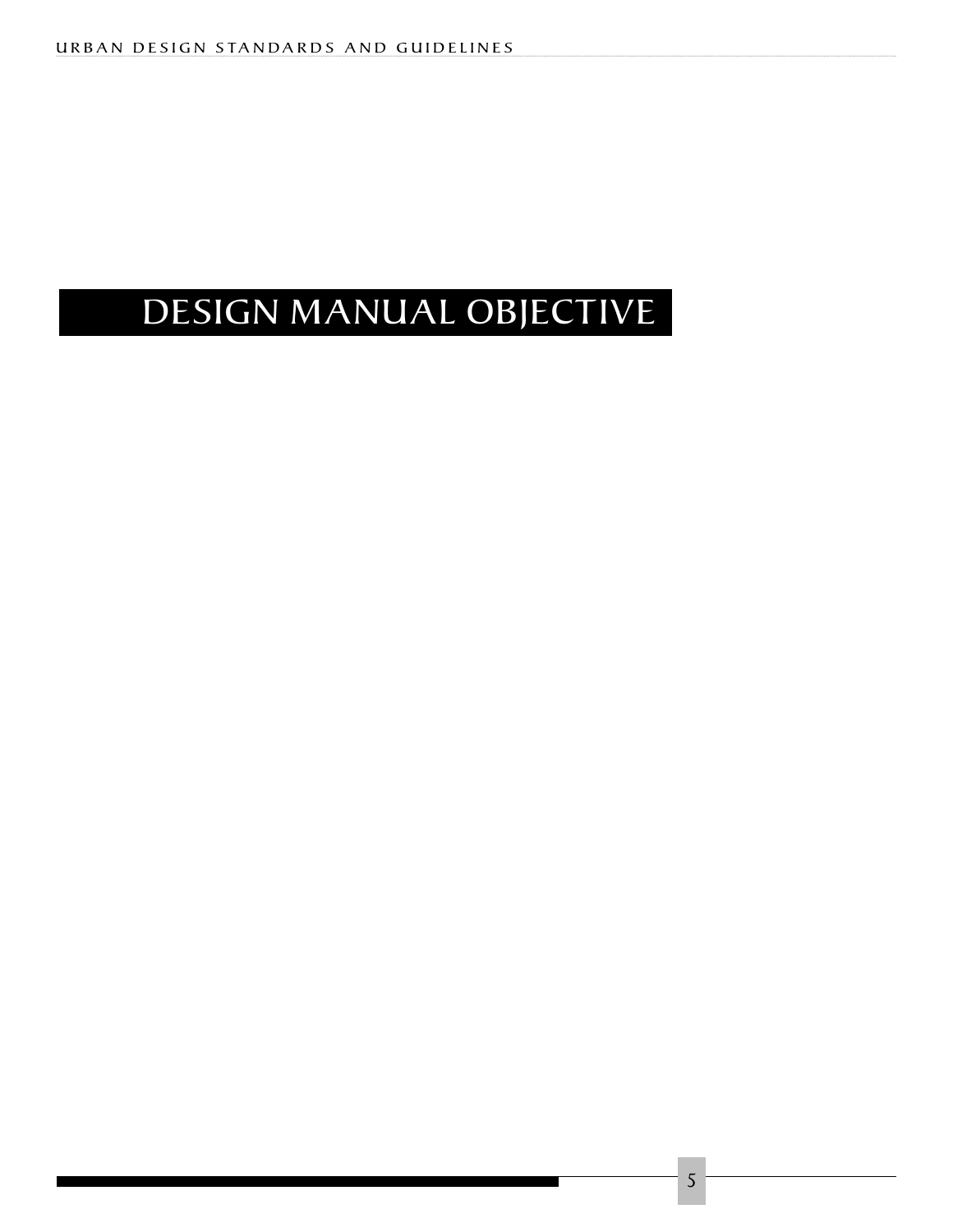

The purpose of this document is to provide direction to neighborhood residents, business owners and developers regarding new or substantial reconstruction projects in the R-4/OD-1neighborhoods of Capitol Hill and Uptown. The design standards and guidelines contained herein address the quality of the urban environment, recognizing that it is ultimately formed by countless individual, private creative decisions. It is the intent of this document to inform those decisions so that they contribute to the following objectives:

- 1. To implement the intent behind the character defining elements found in applicable neighborhood plans and the city Comprehensive Plan;
- 2. To enhance the positive impact of new construction on the existing neighborhood character and to ensure that it supports the neighborhood vision;
- 3. To ensure that parking and parking related structures and/or elements support the desired neighborhood character; and,
- 4. To reinforce the creation of a quality, pedestrian-oriented urban environment that emphasizes urban design principles of mass, proportion, human scale, orientation, accessibility, texture, visual interest and safety.

#### **Organization**

There are two sections to this document: Procedures for Design Review and Design Standards and Guidelines. The review procedures are intended to be clear and precise, yet flexible enough to allow for a choice of review sequences that satisfy project-development schedules and design intentions. The applicant or designer using this document should be familiar with the

procedures for design review before referring to the Standards and Guidelines. Project design intentions and schedules should be considered prior to selecting a design review option.

#### Description of Terms

Design review is mandatory for all projects in zoning districts for which Design Standards have been adopted. The goals, objectives and requirements of design review are listed under three headings for each review issue: Intent, Standards and Guidelines; descriptions for each are as follows:

#### ■ **Intent**

Intent statements are provided to define the goals which the standards and guidelines have been created to achieve. The goals are derived from the character defining elements contained in the neighborhood plan for the area in which the zone district is applied. In circumstances where the appropriateness or applicability of a standard or guideline is in question or under negotiation, the intent statement will serve to provide additional guidance.

#### ■ **Standards**

Design standards are objective criteria that provide the applicant specific direction based on the stated intent. Standards are used to denote issues that are considered critical to achieving the stated intent. Standards use the terms "shall" or "will" to indicate that compliance is required unless it can be demonstrated that an acceptable alternative meets one or more of the following conditions:

◗ an alternative better achieves the stated intent;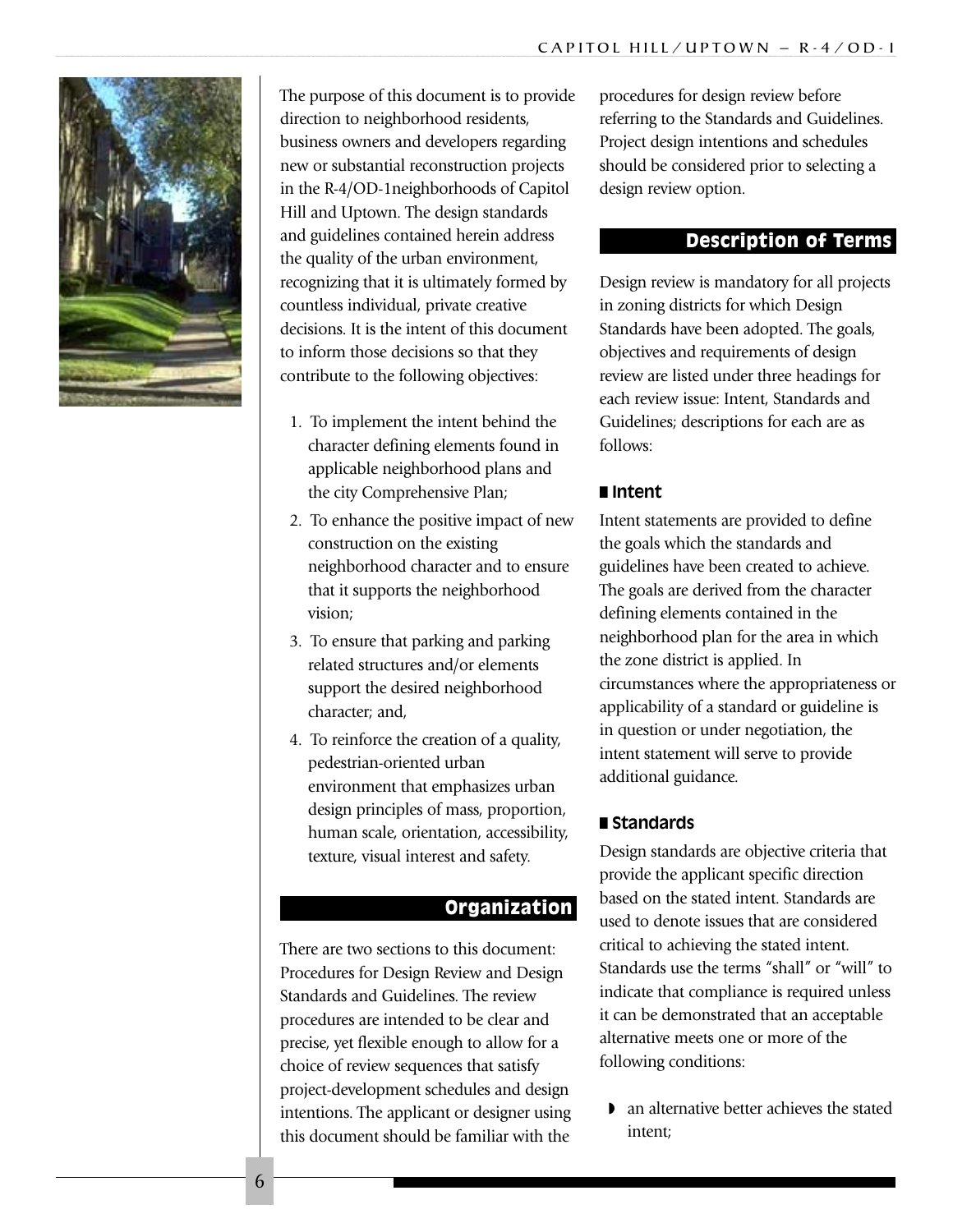- ◗ the intent which the standard was created to address will not be achieved by application of the standard in a particular circumstance;
- ◗ the application of other standards or guidelines to achieve stated intents will be improved by not applying the standard; or
- ◗ unique site factors make the standard impractical or cost prohibitive.

#### ■ **Guidelines**

Design guidelines provide flexibility to the review process by allowing the applicant additional design considerations that promote the goals defined by the intent statements. Guidelines use the term "should" to denote they are considered relevant to achieving the stated intent and are pertinent to the review process, but do not specifically state requirements for approval.

Design Standards and Guidelines are authorized by the Zoning Ordinance of the City and County of Denver and are to be used in conjunction with that ordinance under which they apply. The Standards address Sec. 59-446(a)(7)(a) of the City Zoning Ordinance. The Guidelines address Sec. 59-446(a) $(7)(b)$  of the City Zoning Ordinance.

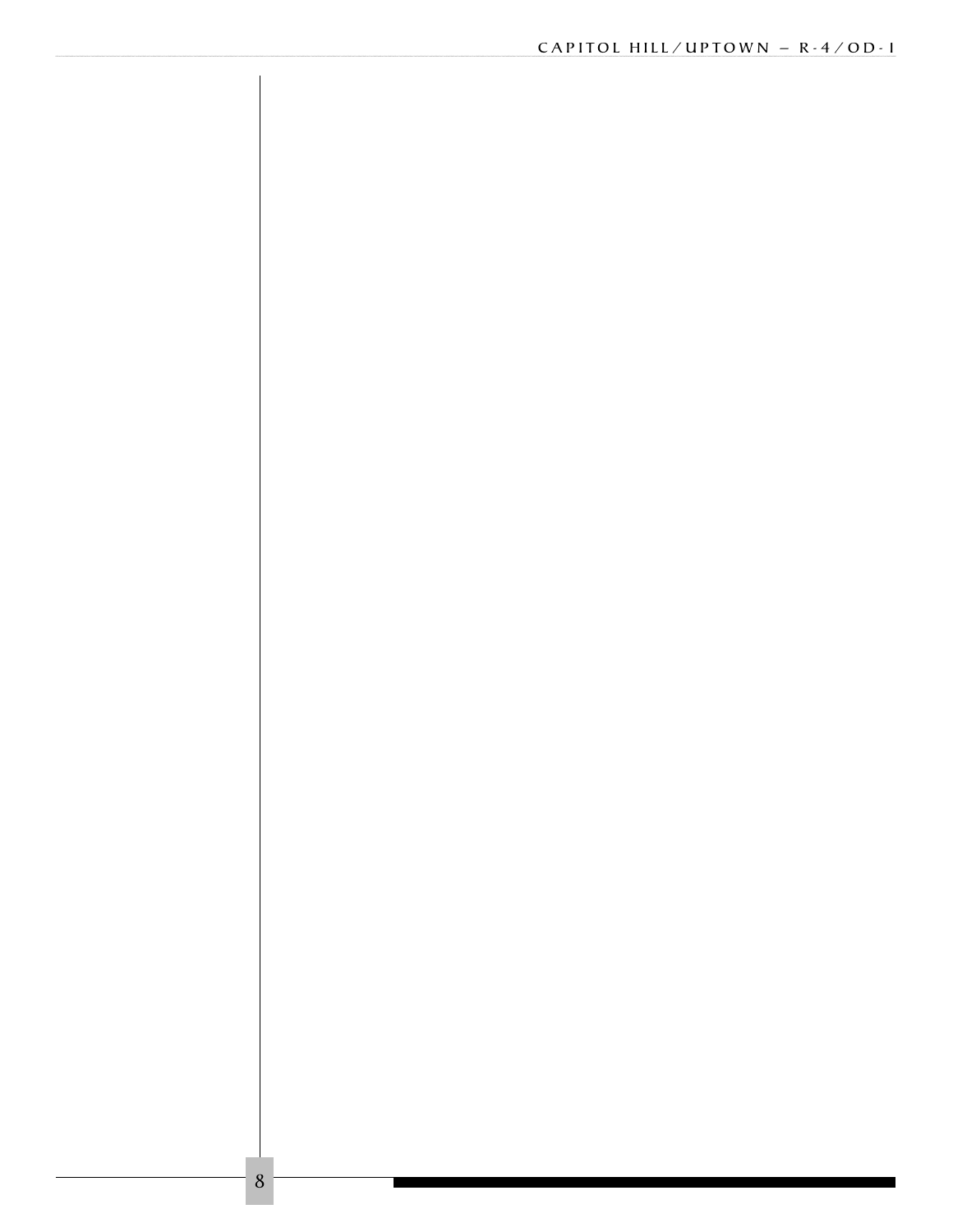# PROCEDURES FOR

# DESIGN REVIEW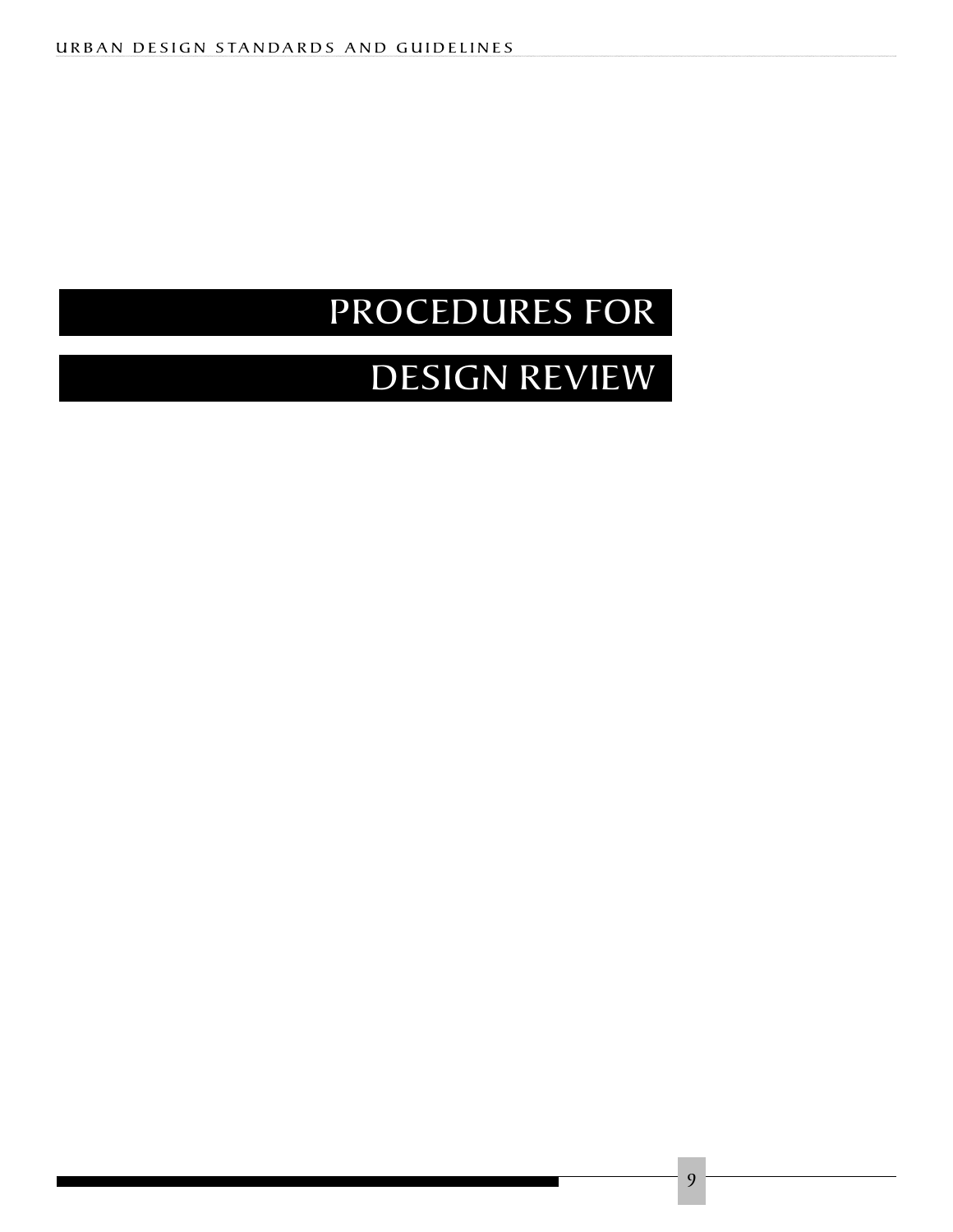#### Participants

Design review will be conducted by the Urban Design section of the Planning Office under the direction of the Director of Planning and Development or his/her designee. Participants from the development team shall include a representative of the applicant (owner, developer, etc.), the architect and any other development team members as appropriate.

#### Review Process

The design review process provides two levels of project review, 1) Design Standards Compliance, and 2) Design Guidelines Review, to the development team. The function of Standards and Guidelines is as outlined in the Description of Terms. Applicants are encouraged to select the option that best suits the specific requirements of their project. To provide maximum flexibility in the development process, applicants may elect to track different components and/or different phases of a single project to either option, or both review options simultaneously. To facilitate the review process, the applicant must have a thorough understanding of each review option at the outset of project planning. The development team should make the Planning Director or designated review staff aware of the preferred design review option for its project schedule at the earliest possible date to facilitate expeditious review. The review option selected may be changed at any time upon written request by the applicant as project development warrants.

As required by ordinance, design review under either option must be completed within a period of 30 days of receipt of notification by the Planning Office.

#### ■ **Review Process Described**

#### **1. Design Standards Compliance (Option I):**

Review of any design issue that is demonstrated to be in compliance with a design standard will be deemed to have satisfied design review requirements related to that issue. While consideration of related design guidelines is encouraged, compliance is not required under this option.

- **2. Design Guidelines Review (Option II):** Design standards may be waived for cause as outlined under the definition of Standards. Guidelines as well as intent will be taken into consideration when waiving a standard. Development proposals which do not meet applicable design standards or otherwise satisfy the stated design intent will not be approved. Community notification requirements shall apply for all design issues considered under Design Guidelines Review.
- **3. Notification Requirement (Option II):** In instances where the developer of a particular property subject to design review requests that: 1) the entire project be reviewed by the Planning Office under Option II (as provided for in Sec. 59-446(a)(7)(b), Optional lower floor design review), or 2) any portion of a project be reviewed by the Planning Office under Option II, the following shall apply:
	- a. Written notification of the Request for Option II Review will be forwarded to Registered Neighborhood Organization(s) within a radius of 200 feet from the site for review and comment. This notification will consist of a copy of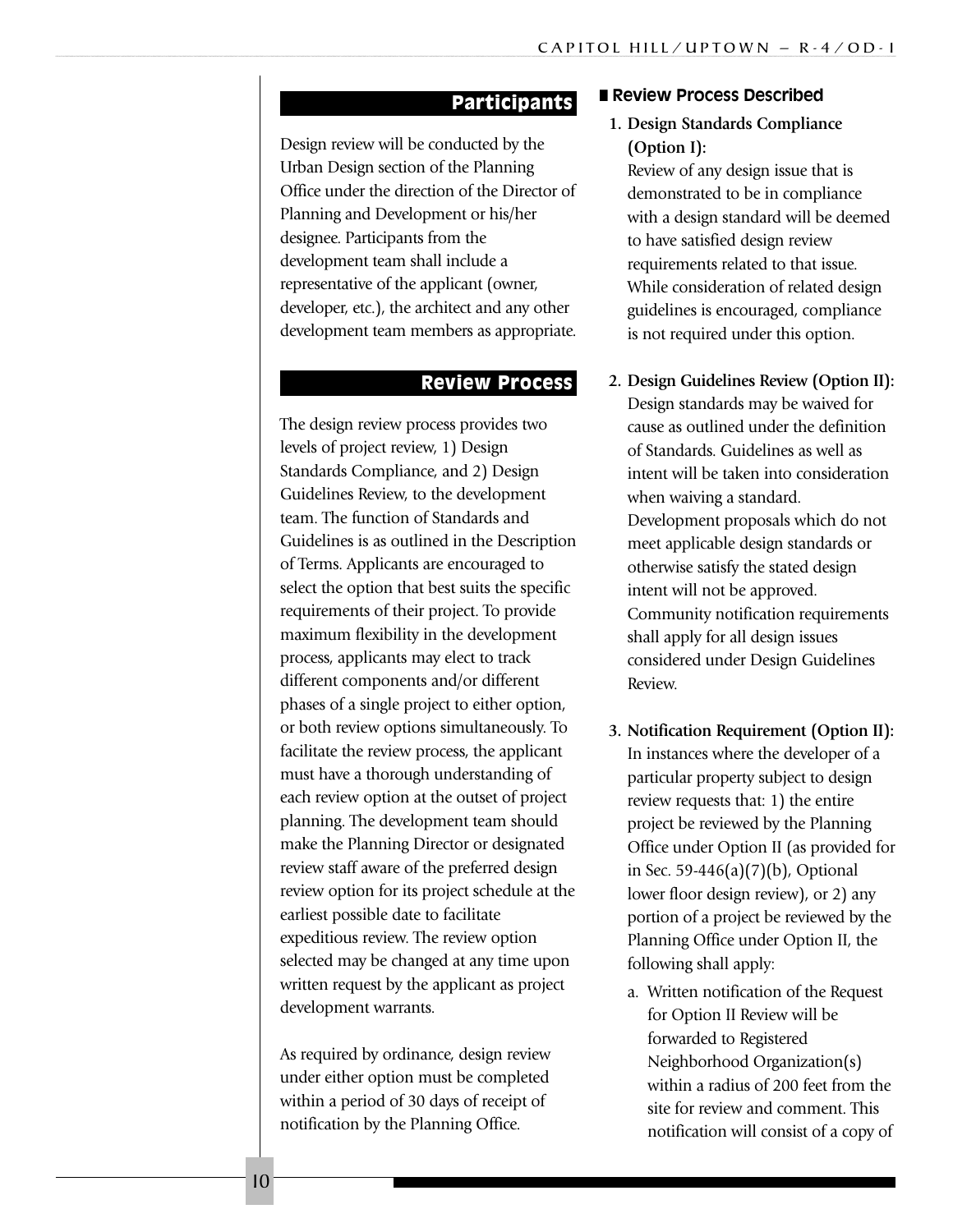

**Design Review Process for Capitol Hill/Uptown – R-4/OD-1**

11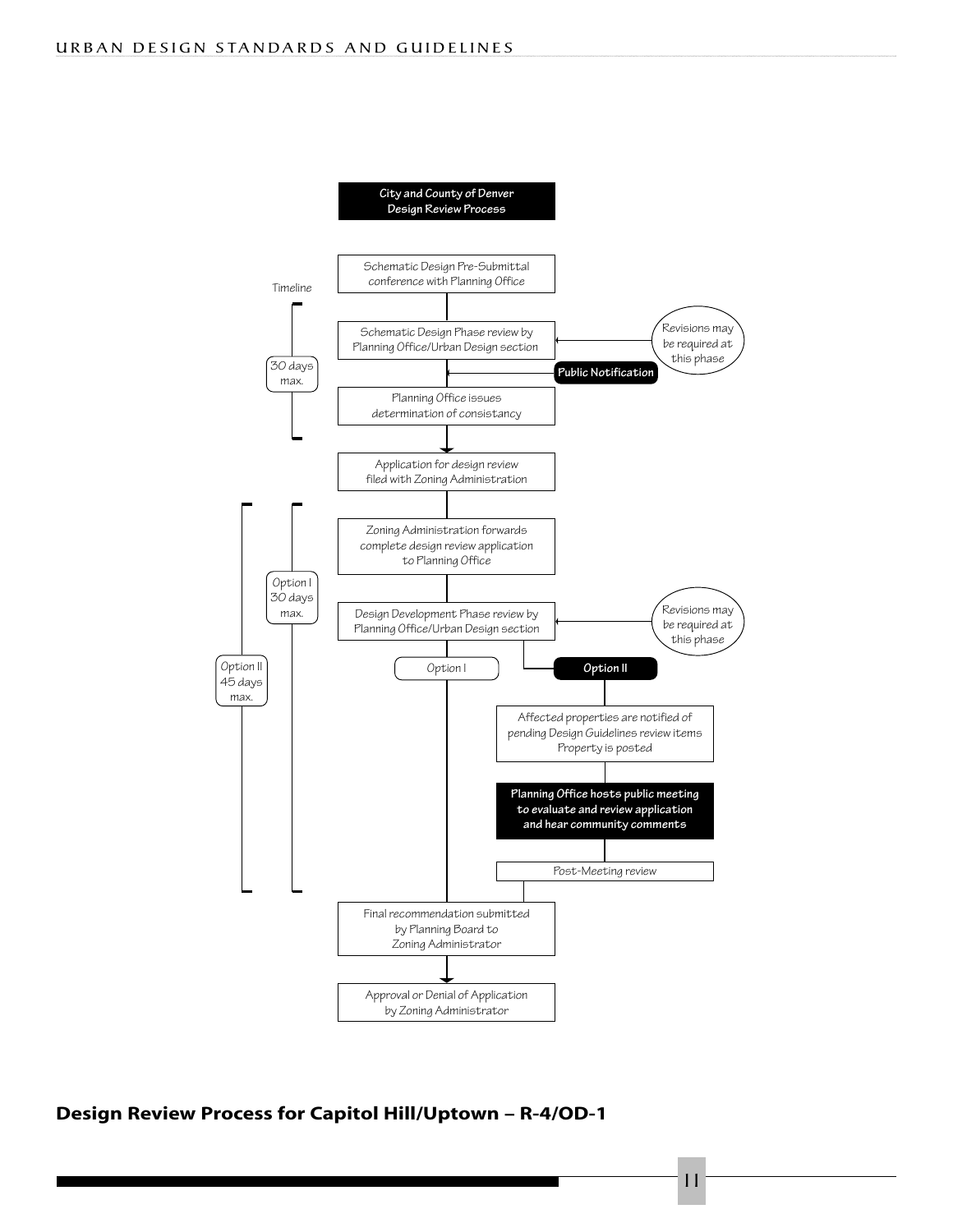the request by the Applicant to the Planning Office which will identify the project and the affected Standards and Guidelines, and a finding by the Planning Office design review staff on the specific issues. The notification will request that any neighborhood concerns regarding the request and staff finding be returned to the Planning Office in the form of a written comment within a period of 15 days; and,

- b. Applicant shall supply information regarding issues for review in the form of written description and drawings as requested by the Planning Office in sufficient number for distribution to Registered Neighborhood Organizations. The 30 day review process will begin when all requested materials have been submitted to Planning Office.
- c. The property in question shall be posted with official notice calling attention to the Request for Option II Review for a period of 15 days and directing interested parties as to where to obtain additional information consistent with paragraph (a) above.

# Review Schedule and Submission Requirements

For either Option I or II the following apply:

1. Design review may be requested by the applicant at any point in the development process as required to provide clear direction on specific issues,

- 2. The Planning Office requires meetings with the development team and timely submittal of design documents at the following four key project phases: Pre-Design Conference, Schematic (Concept) Design, Design Development and Construction/Permitting, and
- 3. The applicant must submit design documents appropriate to the phase and level of project development at the time review is requested. Sufficient information is required at each design phase in order to fully evaluate all relevant issues. The table below identifies minimally acceptable design information required in order to complete review for each phase:

### ■ **Pre-Design Conference**

- ◗ Declaration of intent to be reviewed under either Option I or Option II (requires filing of Request for Option II Review).
- ◗ Request for special consideration (i.e.: Project phasing, etc.)
- ◗ Project program indicating building areas and uses
- ◗ Project Site description

### ■ **Schematic (Concept) Design**

- ◗ Site and context plan (immediately adjacent properties)
- ◗ Building Floor Plans
- ◗ Building Elevations
- ◗ Building Sections
- ◗ All items under Pre-Design

### ■ **Design Development**

- ◗ Landscape Plan
- ◗ Detailed Floor Plans
- ◗ Building and Context Elevations (immediately adjacent elevations)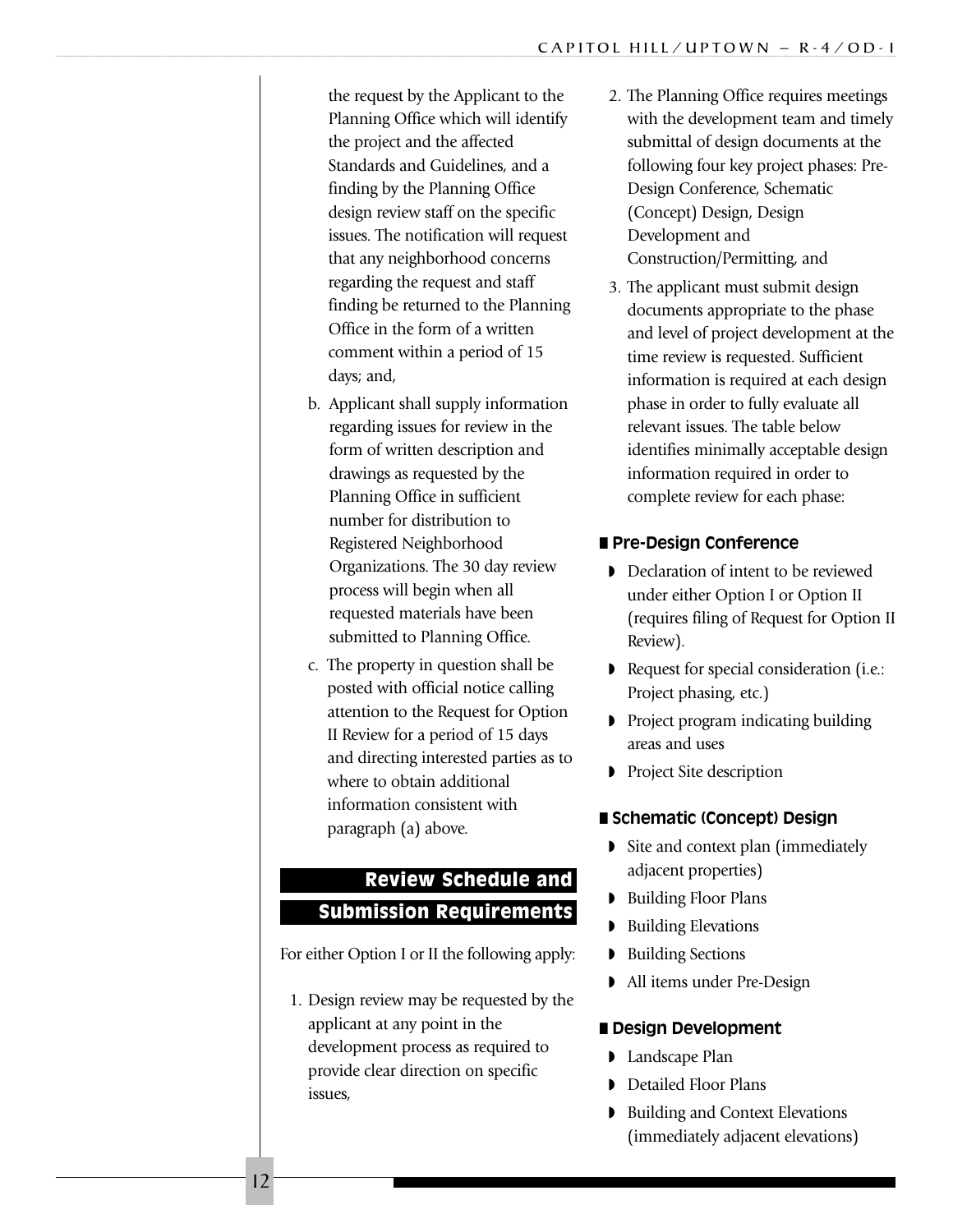- ◗ Building Sections
- ◗ Architectural facade details and treatments
- ◗ Building Materials Schedule (a sample board may be requested)
- ◗ All items under Schematic (Concept) Design

#### ■ **Construction/Permitting**

- ◗ Final construction documents for project
- ◗ All items under Design Development

At the completion of review of each submittal the applicant will receive a determination of compliance or approval to proceed with noted conditions. Compliance determinations and approvals at each phase will be valid for a period of three years, unless extended by the Planning Office in accordance with provisions of the relevant Zone District Ordinance. All conditions must be resolved prior to permit submittal and a determination of consistency with all review requirements must be issued by the Planning Office prior to permitting.

Note: The review process may be delayed during any project review phase by the incomplete submittal of required review documentation and/or non-submittal of review option requests. Review may also be delayed at the request of the developer at any time.

#### Appeal Options

#### ■ **Under Option I**

If a design is not approved: The Applicant may revise and resubmit, request consideration under Option II design review, or appeal to the Planning Board.

#### ■ **Under Option II**

If a design is not approved: The Applicant may revise and resubmit, request consideration under Option I design review, or appeal to the Planning Board.

### ■ **Planning Board Appeal Process**

This document will be adopted by the Planning Board, thus recommendations of the Planning Office regarding application of these Design Review, Standards and Guidelines are subject to the adopted Rules of Procedure of the Planning Board that have been established for the purpose of hearing such appeals. Appeals may be initiated by any aggrieved party (e.g. neighboring property owners, Registered Neighborhood Organizations, etc. within a 200 foot radius) and must specify the grounds upon which the relief is claimed. Pursuant to Planning Board rules, all appeals to the Board require public notification to impacted Registered Neighborhood Organizations. Please refer to the attached Planning Board Rules of Procedure for a full explanation of notification and public hearing requirements.

# City and County of Denver Planning Board Rules of Procedure

#### **1. Purpose**

The purpose of these Rules of Procedure is to establish the procedures for meetings of the Planning Board on appeals from recommendations of the Planning Office which are appealable to the Planning Board and on appeals from decisions of the Zoning Administrator which are appealable to the Planning Board.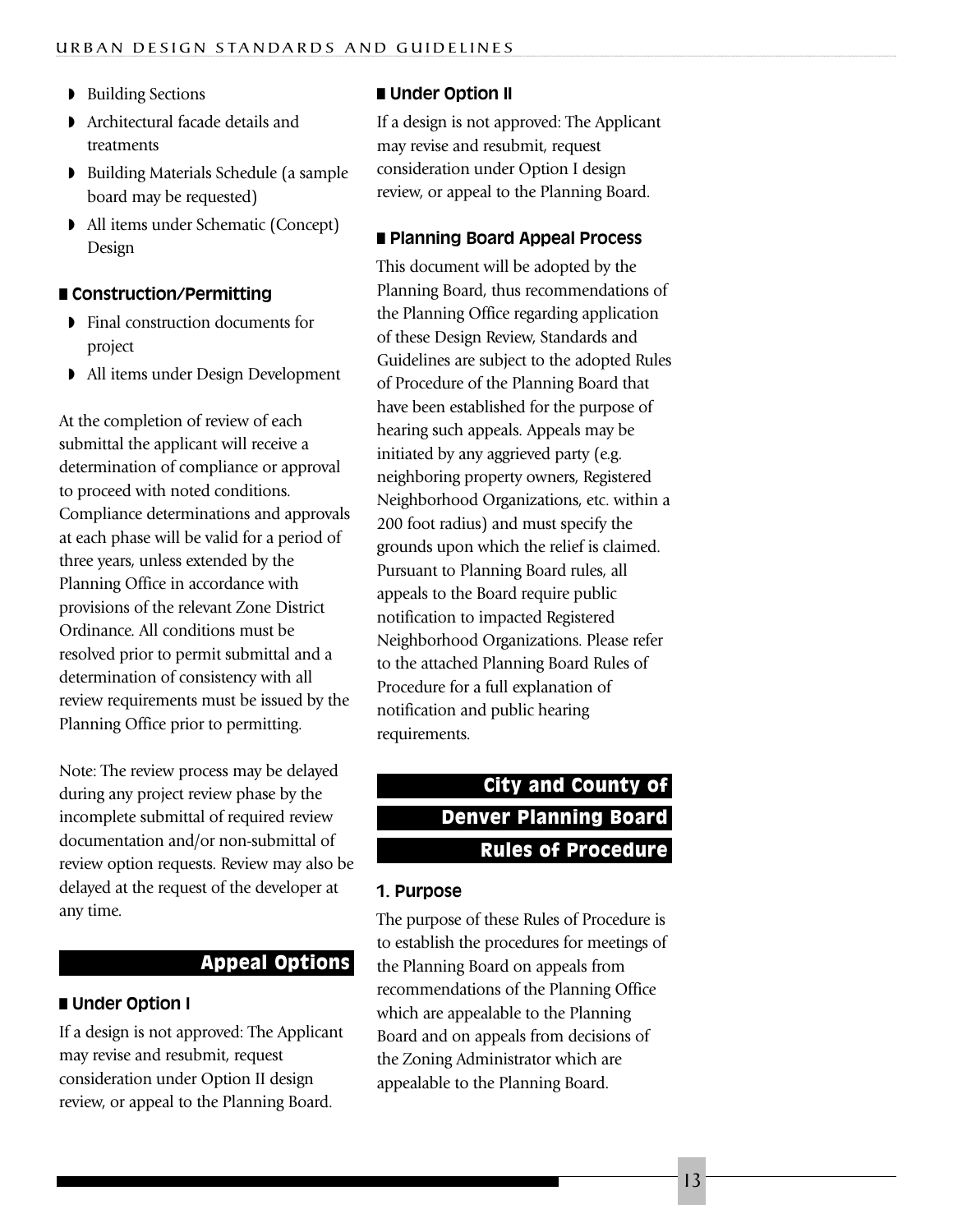#### **2. Initiation of Appeals**

- A. All appeals mist be filed with the Planning Board within fifteen (15) days of the date of the action appealed.
- B. Every appeal made to the Planning Board shall be in the name of the aggrieved party who is making the appeal.
- C. Each appeal made to the Planning Board shall specify the action from which the appeal is taken and the specific grounds upon which the relief is claimed.
- D.Upon filing of an appeal, the appeal shall be assigned a case number, and a date and time for a hearing shall be set.

#### **3. Notification**

- A. Upon filing of an appeal, the Planning Board shall notify the Planning Office and the Department of Zoning Administration, and shall also notify all affected Registered Neighborhood Organizations in accordance with Section 41-19(g) of the Revised Municipal Code.
- B. A copy of the Planning Board's agenda shall be posted on the bulletin board on the first floor of the City and County Building in accordance with Section 2-35(2) of the Revised Municipal Code.
- C. Where and appeal is filed by an aggrieved party other than the owner of the affected property, the applicant shall cause a notice of the appeal including notice of the date and time of the hearing to be served on the owner not later than fifteen (15) days prior to the hearing either by mailing notice of the appeal by registered or certified mail, addressee only, return receipt requested, or by personally

serving notice of the appeal. The return receipt or a copy of the Certificate of Service must be filed with the Planning Board prior to or at the hearing.

- D (i) Where any property is held in common ownership by the members of a condominium association or other entity established pursuant to the Colorado Condominium Act, (Colorado Revised Statutes § 38- 33-101 et. seq.) notice of any appeal must be given to all persons holding an undivided condominium ownership interest in such property. Notice to such persons may be given by mailing a notice of appeal to any condominium owner by First Class Mail or by personally serving the notice of appeal upon any condominium owner not later than ten (10) days prior to the hearing. Evidence of service shall be shown at the hearing.
	- (ii) Notwithstanding the provisions of paragraph D(i), if any appeal before the Planning Board pertains only to a single condominium unit or less than all of the units, and does not pertain to property owned in common by the members of the condominium association, then such appeal may be prosecuted in the name of the owner of said condominium unit and notice of such appeal does not need to be given to all condominium owners in the association.
- E. At least ten (10) days prior to the hearing, the applicant shall post a sign or signs on the property affected by the appeal in a conspicuous location giving notice of the purpose of the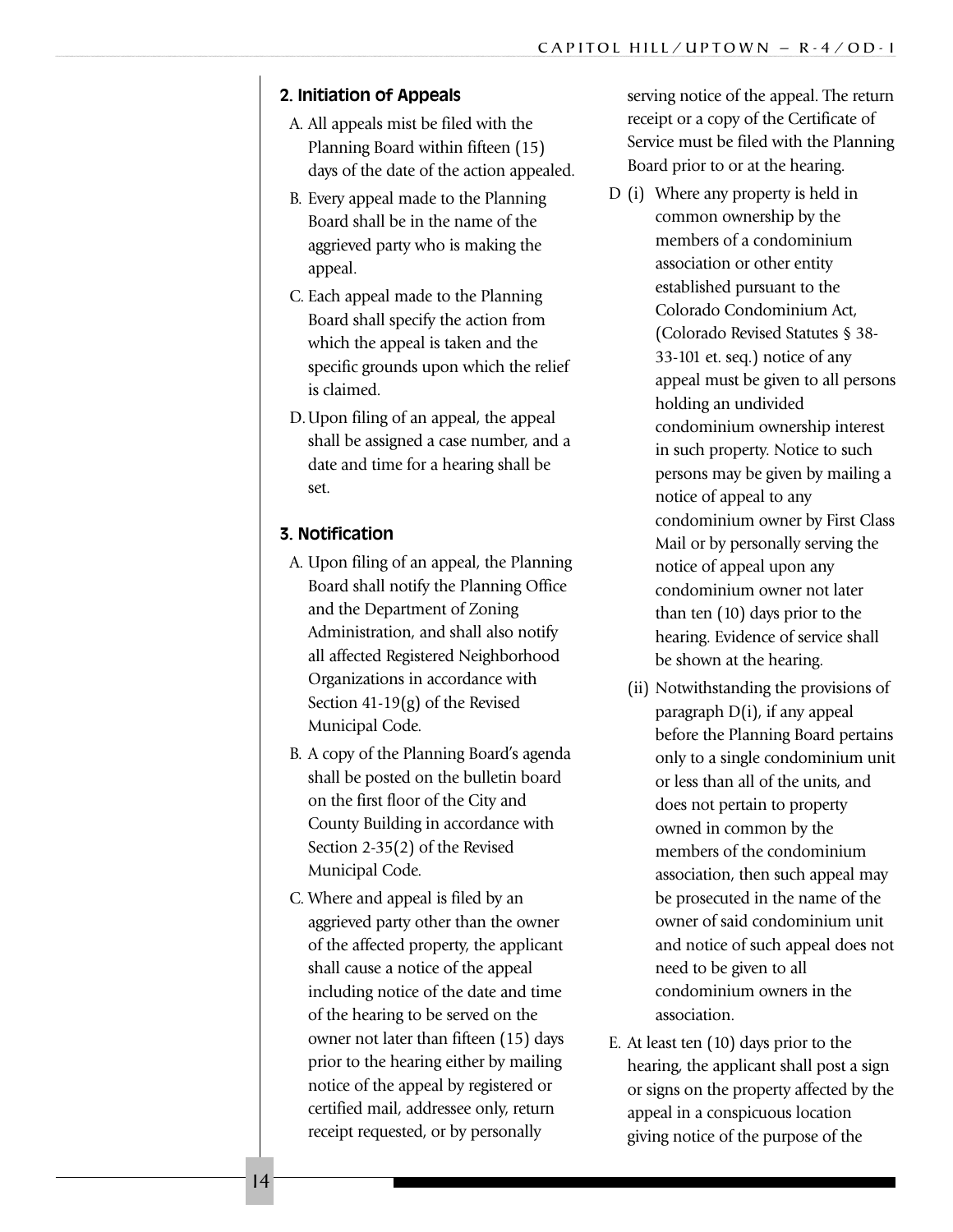hearing, the date, time and such other information as the staff of the Planning Board deems necessary. The signs or signs shall continue to be posted to and including the day of the hearing. The staff of the Planning Board shall determine the number of required notification signs.

#### **4. The Hearing**

- A. All evidence and testimony shall be presented publicly. The Planning Board may take judicial notice of facts to the same extent and in the same manner as courts of record and may consider any relevant facts within the personal knowledge of any member of the Planning Board which are stated into the record by such member.
- B. All landowners and applicants should appear in person at the hearing. A representative who is able to testify as to all issues may appear if he or she holds one of the following properly executed Powers of Attorney: (a) Where property affected in any hearing before the Planning Board is held in single ownership, the owner must appear, unless an authorized agent, thoroughly familiar with all aspects of the appeal presents a properly signed and acknowledged Power of Attorney; (b) Where property affected is held in ownership by two (2) or more individuals (co-ownership), and all owners cannot appear, and authorized representative must appear, preferably one (1) of the owners, and present a properly signed and acknowledged Power of Attorney; (c) Where property affected is held in ownership by a corporation, company, association, partnership, or church, an authorized representative of the corporation must appear and present a Power of

Attorney, properly signed and acknowledged by a principal officer of said corporation, company, association, partnership, or church; and (d) Where property is held in condominium ownership and the common elements are affected, the applicant shall present a Power of Attorney properly signed and acknowledged by a principal officer of the condominium association. Said Power of Attorney shall state that a meeting of the association was held, whether it was of the members or directors, whether it was a special or regular meeting, and that notice was given to the owners.

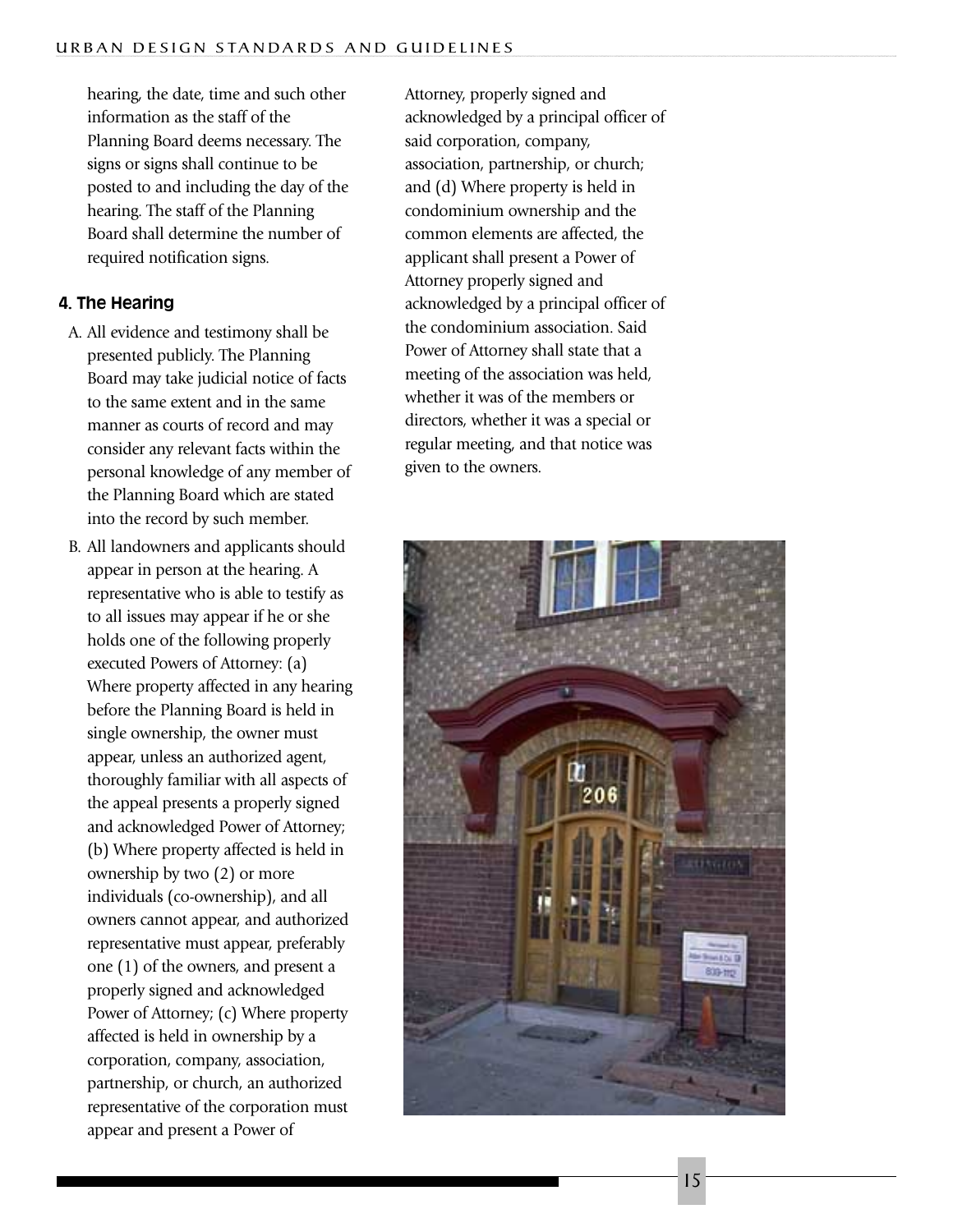C. At any public hearing a representative of the Planning Office and the Department of Zoning Administration and any other interested party may appear in person, by agent or by attorney, and may intervene, offer evidence and testimony and cross examine witnesses.

### **5. Rehearing or Modification of a Decision**

- A. No appeal dismissed or denied can be considered again except upon a request for rehearing or modification filed with the Planning Board within thirty (30) days of the final decision setting forth:
	- (a) That new evidence has been discovered which could not have been presented at the original hearing;
	- (b) The reasons why the evidence could not have been presented; and
	- (c) Submission of the new evidence or an offer to proof of new testimony.
- B. Upon receipt of a request for a rehearing or modification conforming to Paragraph 1 above, the Planning Board may upon motion by a member who voted on the prevailing side on the original decision, and by five (5) affirmative votes, grant a rehearing or modify the original decision. All parties appearing at the previous hearing shall be notified in writing of the date of any rehearing and the notices required in Section 3 shall be repeated.
- C. The Planning Board may, on the motion of a member, review any decision, and may reverse or modify it in whole or in part, but no such review shall prejudice the rights of any person who has, in good faith, acted upon

such decision before it is reversed or modified.

### **6. Amendment or suspension of Rules**

- A. Amendments to these Rules of Procedure may be made by the Planning Board at any regular meeting upon the affirmative vote of five (5) members and upon compliance with Section 2-93 of the Revised Municipal Code.
- B. The suspension of any Rules of Procedure may be ordered at any meeting by unanimous vote of the members present.

#### **7. Parliamentary Authority**

The parliamentary rules contained in Robert's Rules of Order, latest revision, shall govern in all cases to which they are applicable except as modified by these Rules of Procedure.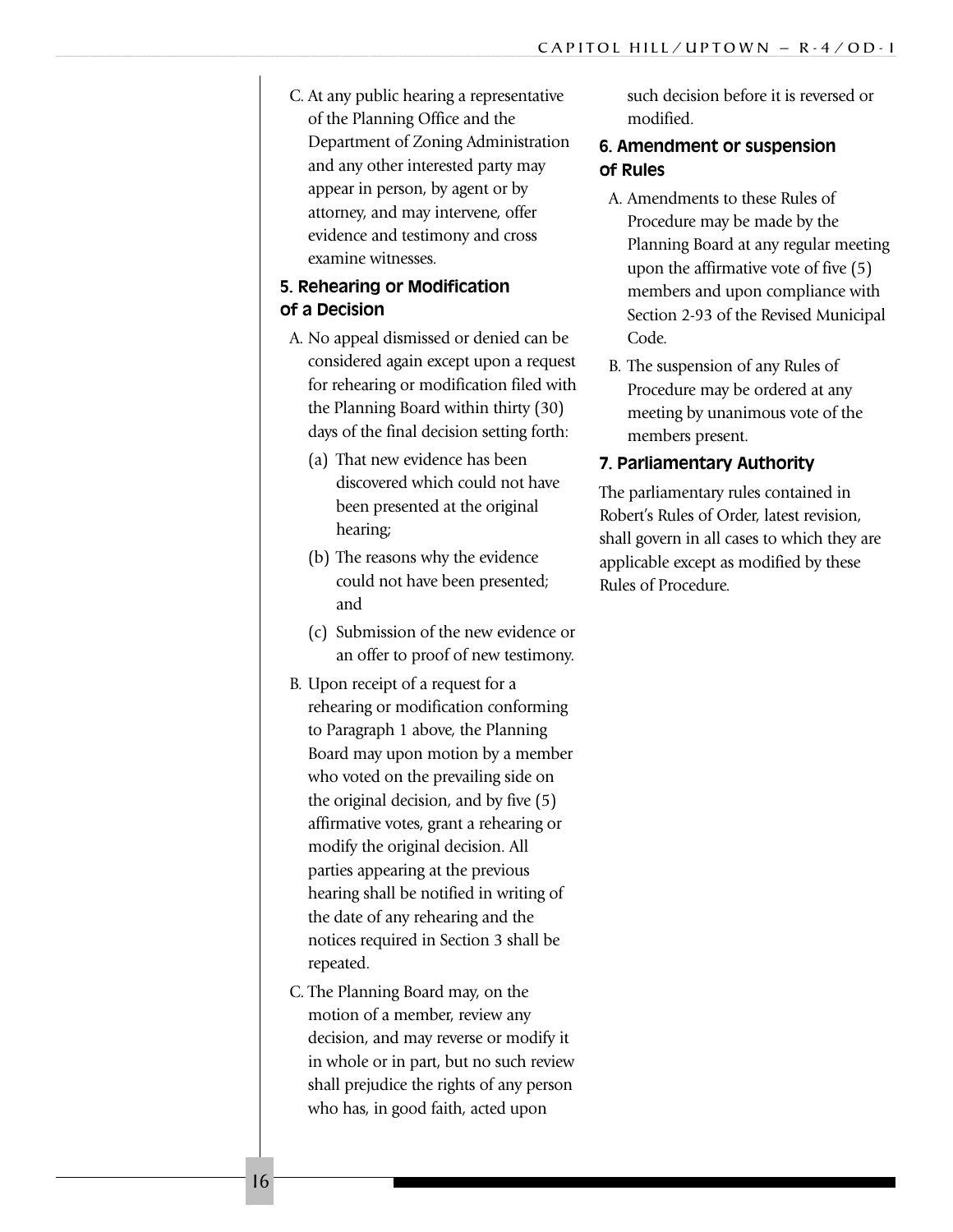# DESIGN REVIEW STANDARDS

# AND GUIDELINES

Design Review Component Areas

The Design Standards and Guidelines are structured around four major areas of consideration in the analysis of the urban design qualities of a particular development. They are as follows: Site Related Issues, Building Location/Orientation, Building Massing, and Building Facades.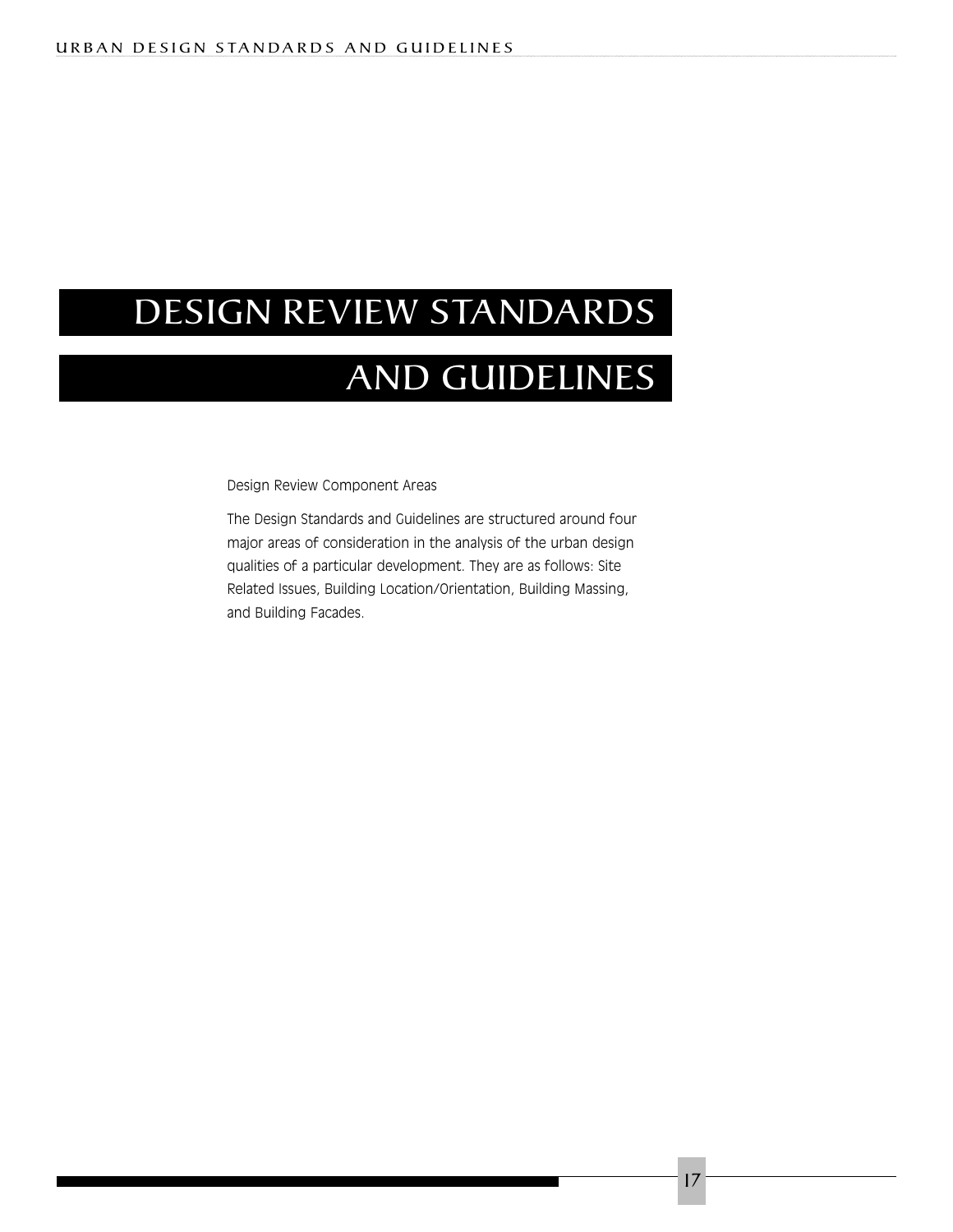| <b>Site Related Issues</b>            |                                                                                                                                                                                                                                                                                                                                                                                       |
|---------------------------------------|---------------------------------------------------------------------------------------------------------------------------------------------------------------------------------------------------------------------------------------------------------------------------------------------------------------------------------------------------------------------------------------|
| <b>Public Right-of-Way</b>            | General streetscape improvements that apply to all<br>development but not specifically outlined below or in the<br>neighborhood plan are addressed in the 1993 Streetscape<br>Design Manual available through the Planning Office.<br>NOTE: All curb cuts and driveways are subject to Traffic<br>Engineering approval.                                                               |
| <b>Vehicular Access</b>               | To maximize uninterrupted pedestrian ways within a given<br>block in order to improve and support the desired character<br>of the district as a walkable neighborhood.<br>To minimize the visual presence of auto circulation as well as<br>service functions such as deliveries and refuse pickup.<br>To minimize the presence of auto-related functions visible<br>from the street. |
| <b>Pedestrian Access</b>              | To ensure that new properties reinforce the desired<br>neighborhood character of building entries that are physically<br>and/or visually connected to the street.<br>To contribute to active pedestrian use of the street and<br>enhanced safety by orienting major pedestrian entries on the<br>street.                                                                              |
| <b>Access to Commercial Space</b>     | To contribute to active pedestrian use of the street through<br>the location of store entries in proximity to the sidewalk.                                                                                                                                                                                                                                                           |
| <b>Parking and Parking Structures</b> | To minimize the visual impact of parking structures on the<br>streetscape and to screen interior lighting, vehicles and<br>headlights from adjacent streets and property.<br>To activate street-level garage frontage when located in<br>commercial nodes.<br>To ensure that garage facades reflect the predominant<br>fenestration patterns of area buildings.                       |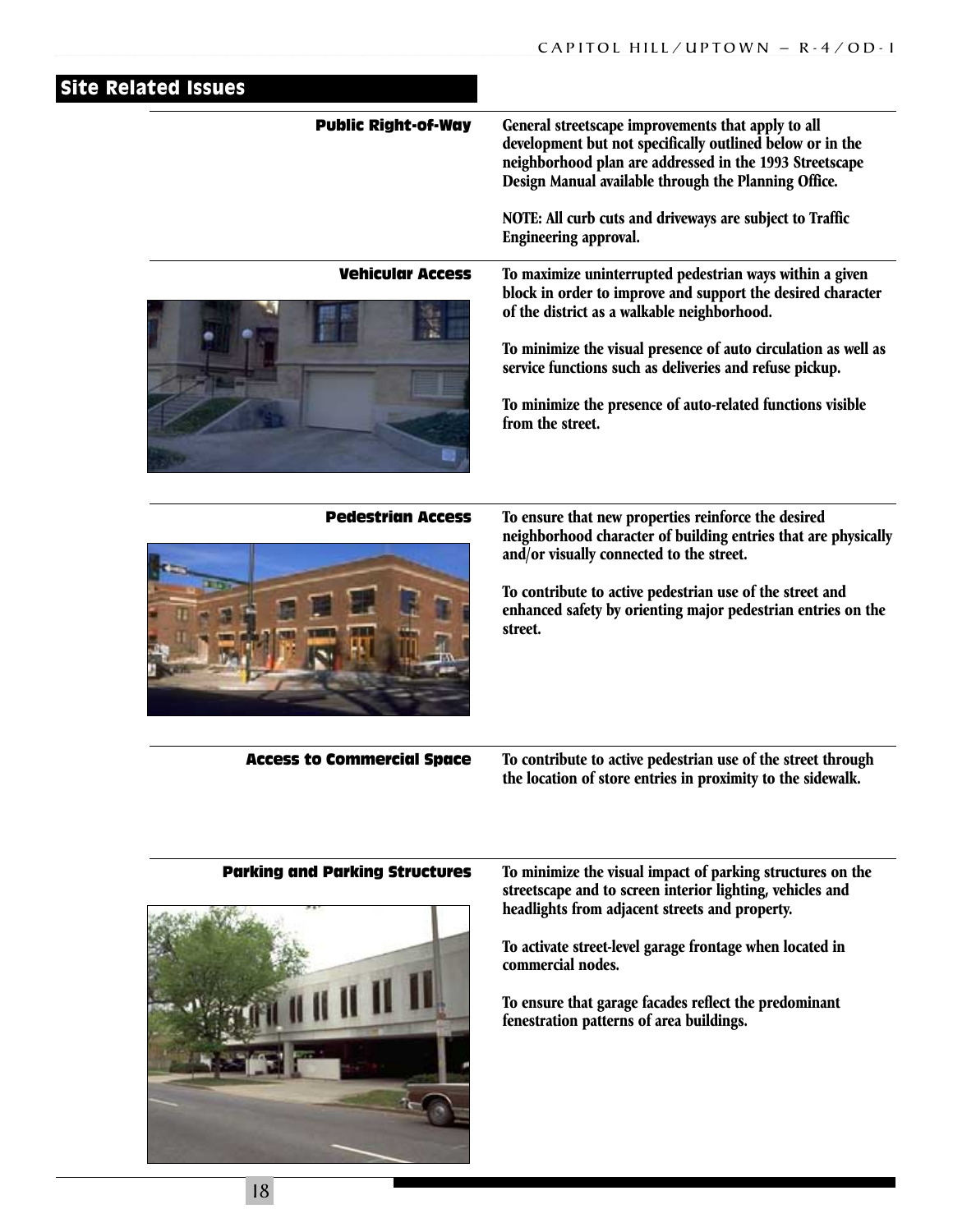ramps shall not be exposed to the public R.O.W.

#### STANDARDS GUIDELINES ◗ **STANDARDS**

| $\triangleright$ Developments having street frontage for 2/3 or more of the long side<br>of a block may have a maximum of two curb cuts along the street.                                           | Developments should provide site access for vehicles via alleyways<br>whenever possible in order to reduce the number of conflicts<br>between pedestrians and automobiles.<br>• Driveways should be oriented 90 degrees to the street.                                                                                                                               |  |  |  |  |  |
|-----------------------------------------------------------------------------------------------------------------------------------------------------------------------------------------------------|----------------------------------------------------------------------------------------------------------------------------------------------------------------------------------------------------------------------------------------------------------------------------------------------------------------------------------------------------------------------|--|--|--|--|--|
|                                                                                                                                                                                                     |                                                                                                                                                                                                                                                                                                                                                                      |  |  |  |  |  |
|                                                                                                                                                                                                     | The area of paved surface visible from the public right-of-way should<br>be minimized.                                                                                                                                                                                                                                                                               |  |  |  |  |  |
|                                                                                                                                                                                                     | • Driveways that are visible from the public R.O.W. should incorporate<br>surface patterns that provide scale, pedestrian character, and<br>minimize their monolithic appearance.                                                                                                                                                                                    |  |  |  |  |  |
| Multiple-unit buildings shall have at least one primary street-oriented<br>entrance serving the dwelling unit(s) within.                                                                            | Each building should have one or more clearly identifiable "front<br>doors" that address the street for each major streetside facade.                                                                                                                                                                                                                                |  |  |  |  |  |
| Primary and/or secondary entrances shall be required for every 125<br>linear feet of street-oriented building frontage.                                                                             | The use of secondary, street-oriented entries serving smaller groups of<br>dwelling-units in large, multiple-unit buildings is strongly<br>encouraged.<br>Singles or duplexes should have street-oriented entries that                                                                                                                                               |  |  |  |  |  |
| Townhouses (or other similarly attached single-unit properties) shall<br>have individual street entrances for each unit.                                                                            |                                                                                                                                                                                                                                                                                                                                                                      |  |  |  |  |  |
| All required entries shall be directly connected to the street via                                                                                                                                  | emphasize the individuality of the unit.                                                                                                                                                                                                                                                                                                                             |  |  |  |  |  |
| pathway, paved walkway, staircase, or ramp (for handicap ramps see<br>criteria below).                                                                                                              | Entries to buildings should have direct access to the street on which<br>they front.                                                                                                                                                                                                                                                                                 |  |  |  |  |  |
| • Each commercial use with exterior, street oriented exposure shall<br>have an individual public entry directly accessible from the public                                                          | Reighborhood-serving commercial uses should aggregate when<br>possible in nodes that concentrate pedestrian activity.                                                                                                                                                                                                                                                |  |  |  |  |  |
| sidewalk.                                                                                                                                                                                           | Traditional neighborhood commercial "storefronts" that overlook<br>and open to the street are encouraged.                                                                                                                                                                                                                                                            |  |  |  |  |  |
| Facades of parking structures that front the street must satisfy all<br>standards required under Building Facades later in this section.                                                            | • Whenever possible, parking structures shall be sited internally so that<br>street frontages are avoided. If internal siting is not feasible, then the<br>parking structure should be oriented so that the shortest dimension<br>fronts the street. This dimension is typically limited to the width<br>required to construct a loop system with 4 rows of parking. |  |  |  |  |  |
| • Parking structures exposed to the street shall have a maximum width<br>of 125'-0".                                                                                                                |                                                                                                                                                                                                                                                                                                                                                                      |  |  |  |  |  |
| • Parking structures with street oriented frontage in commercial areas<br>shall provide leasable commercial space or changeable window<br>boxes for not less than 50% of the ground level frontage. | Garages that must be sited with exposed street frontage should orient<br>the exposed frontage to commercial nodes where possible.                                                                                                                                                                                                                                    |  |  |  |  |  |
| Street-oriented facades shall conceal parked cars and light sources<br>from the exterior view for the full height of the structure.                                                                 | The openings (excluding entry doors) in the facade of the parking<br>structure should be proportionate to the window fenestration on                                                                                                                                                                                                                                 |  |  |  |  |  |
| • Facade openings fronting the public right-of-way shall be vertically<br>and horizontally aligned for the full length of the structure. Sloping                                                    | buildings in the immediate area, typically taller than they are wide.                                                                                                                                                                                                                                                                                                |  |  |  |  |  |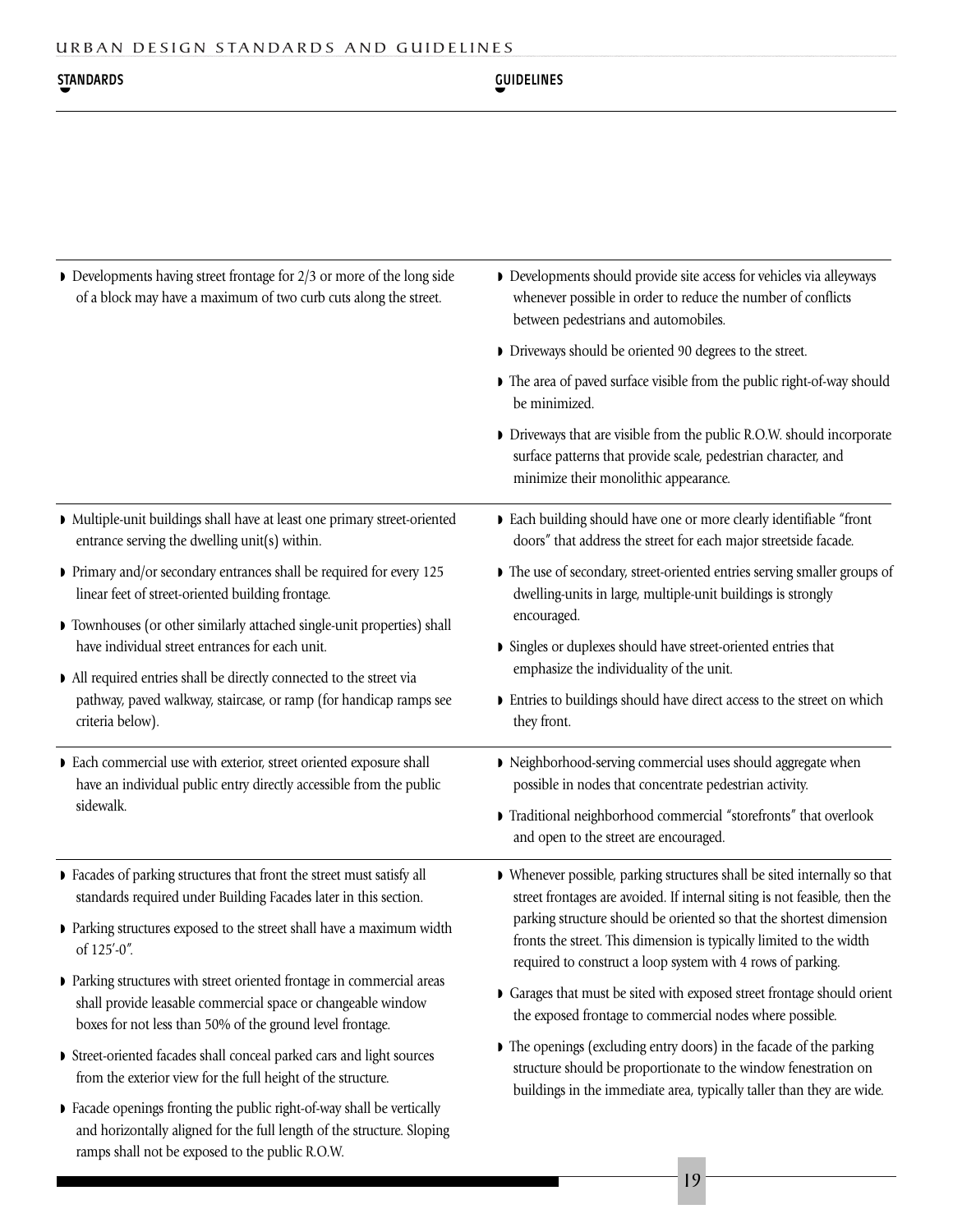| <b>Building Location/Orientation</b>                                                           |                                                                                                                                                                  |
|------------------------------------------------------------------------------------------------|------------------------------------------------------------------------------------------------------------------------------------------------------------------|
| <b>Building Placement</b>                                                                      | To reinforce the urban characteristics of buildings and<br>structures that define the street space.                                                              |
|                                                                                                | To encourage pedestrian activity through the incorporation of<br>pedestrian-oriented uses at ground level in close proximity to<br>the public sidewalk.          |
| <b>Build-To Line/Zone</b>                                                                      | To locate buildings within proximity to a common zone so<br>that they work together to define the street space.                                                  |
| FRONTAGE A<br>65% of A<br><b>BUILD-TO ZONE</b><br><b>PROPERTY LINE</b><br>65% of C<br>65% of B | To enhance the variety and interest of the street environment<br>for pedestrians by ensuring the placement of active uses in<br>close proximity to the sidewalk. |

## Building Massing

#### Building Adjacencies



**To preserve the unique character of pre-1940 residential structures and their relationship to the street by preserving site lines to and from the property.**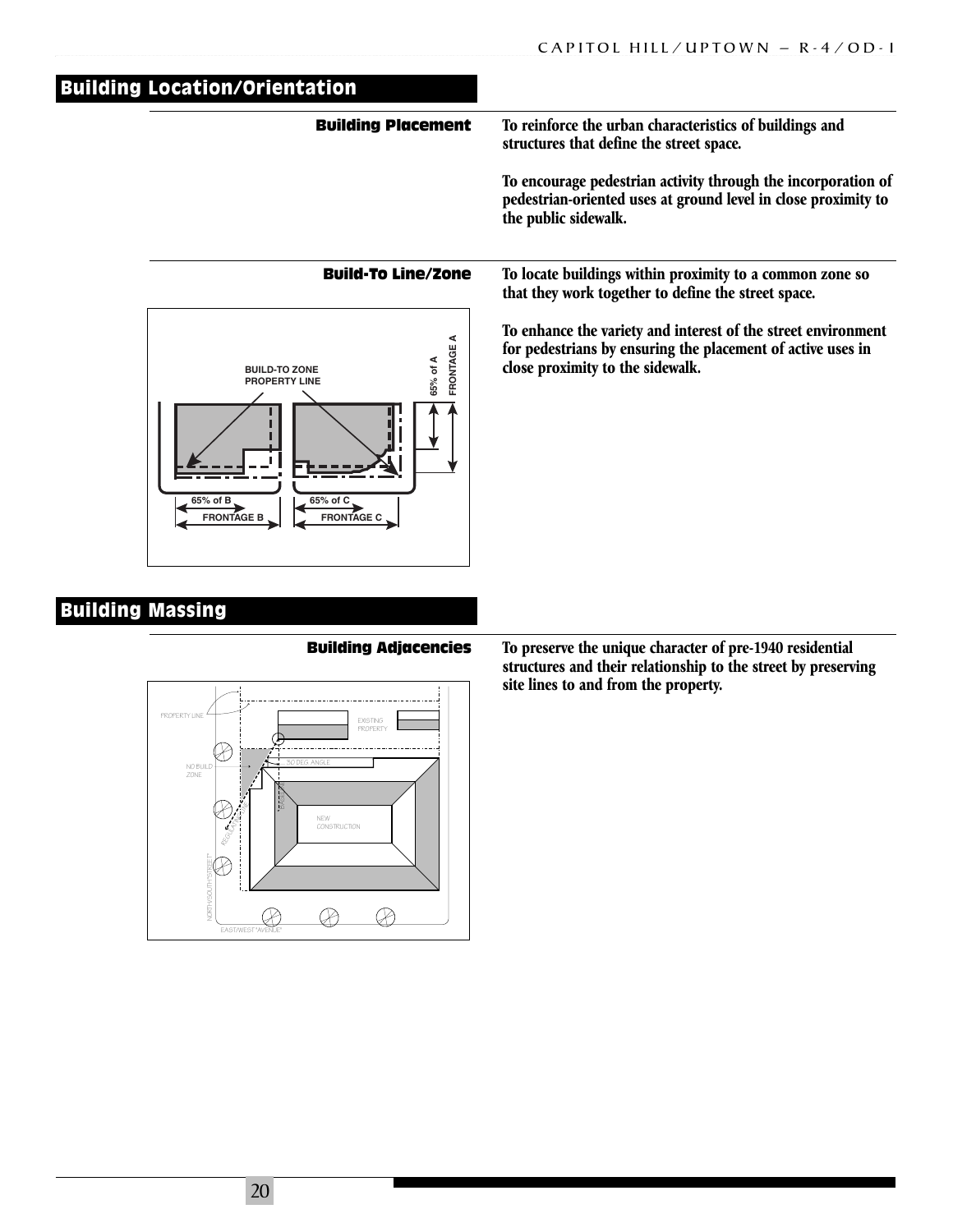#### URBAN DESIGN STANDARDS AND GUIDELINES

| <b>STANDARDS</b>                                                                                                                                  | <b>GUIDELINES</b>                                                                                                                                 |  |  |  |  |  |  |
|---------------------------------------------------------------------------------------------------------------------------------------------------|---------------------------------------------------------------------------------------------------------------------------------------------------|--|--|--|--|--|--|
| • No less than 65% of the building facade within the lower three floors<br>shall be oriented parallel to the street on which it fronts.           | • Buildings should be designed so that the majority of the building<br>mass on at least the lower three floors aligns with the sidewalk and       |  |  |  |  |  |  |
| Ground floor street-oriented building areas shall be occupied by                                                                                  | the street.                                                                                                                                       |  |  |  |  |  |  |
| residential or commercial spaces that reinforce the desire for visually<br>and/or physically active streets.                                      | • Minimize the occurrence of "dead" spaces (i.e. blank walls, garages,<br>etc.) at street level on any pubic right-of-way.                        |  |  |  |  |  |  |
| • No less than 65% of the lower three floors of the building face along<br>each separately owned lot frontage shall be built to or within 10 feet | • Buildings should be designed so that the majority of their mass for<br>the lower floors is built on or very near to the 10' front setback line. |  |  |  |  |  |  |
| of the specified 10' front setback.                                                                                                               | • Within the build-to zone, building mass may be varied to reflect the<br>prevalent street character.                                             |  |  |  |  |  |  |
|                                                                                                                                                   |                                                                                                                                                   |  |  |  |  |  |  |

• A "no-build zone" shall exist where new construction will be adjacent (across side property lines) to an existing pre-1940 residential structure. This zone is defined in plan by a line projecting toward the new construction at an angle of 30 degrees whose origin is the streetside corner of the existing structure nearest to the abutting property line. (re: Fig. 1)

• New construction should stepback from the front of existing adjacent residential structures so that oblique angle views are maintained.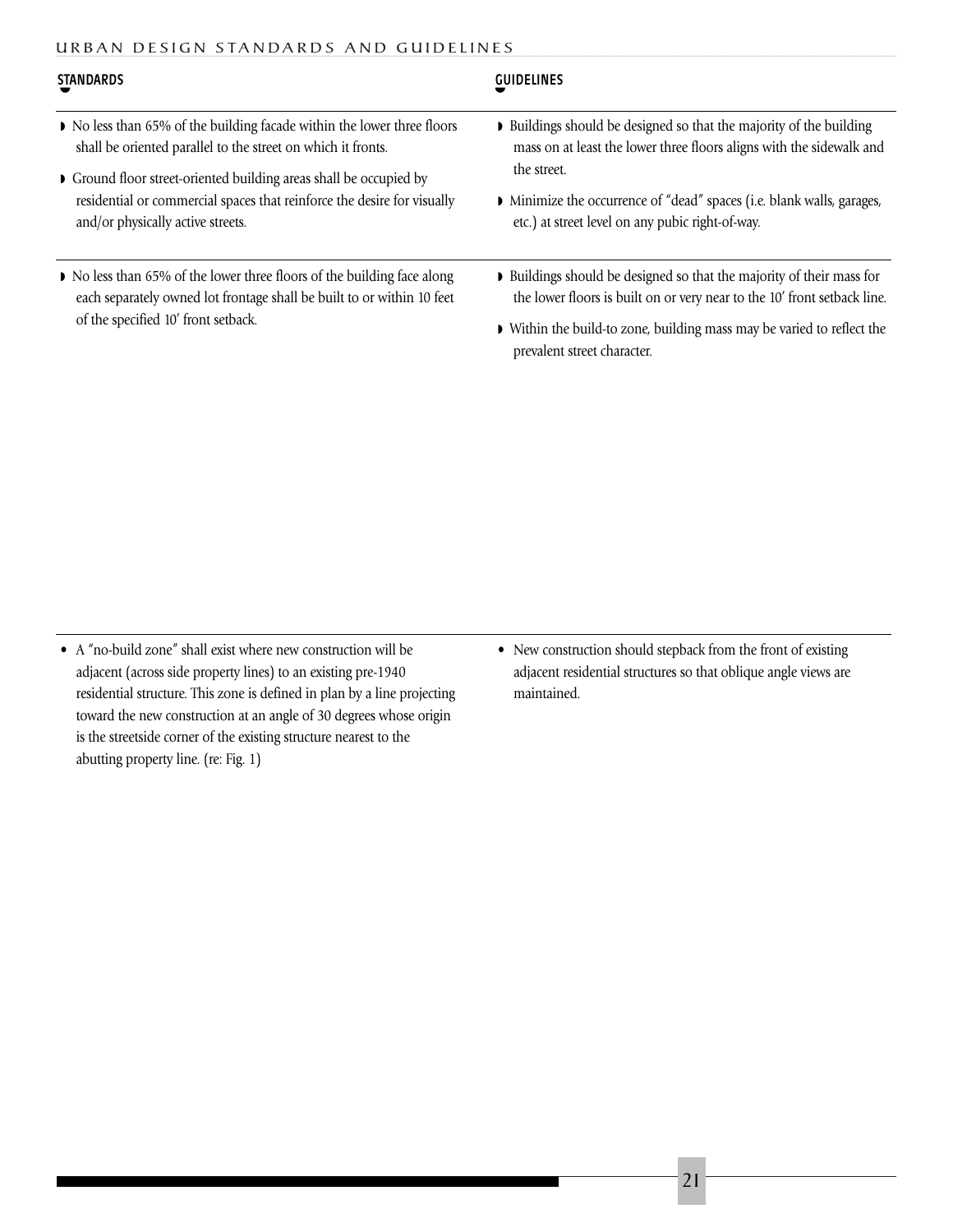### Building Massing (continued)

#### Building Form



#### **To provide variation in a building's form that relates to the existing scale of development on a given block and reflects existing proportional relationships of solid to void present in the street facades.**

**To maintain the traditional scale and rhythm of the buildings on a given street.**

### Building Facades

#### Architectural Scaling Elements



**To ensure that building facades are visually active through the interaction of light and shadow with color, material, architectural ornament and detail.**

**To promote the incorporation of architectural detail elements that reflect those of the existing buildings in the immediate neighborhood.**

**To reflect the common tradition of prominent street entries typical of older buildings throughout the neighborhood.**

Surface Variation



**To create facades that accentuate visual interest through the interplay of light and shadow on a building's exterior surface.**

**To avoid large expanses of undifferentiated building facade, particularly in monolithic materials such as stucco or EIFS (Exterior Insulating Finish System).**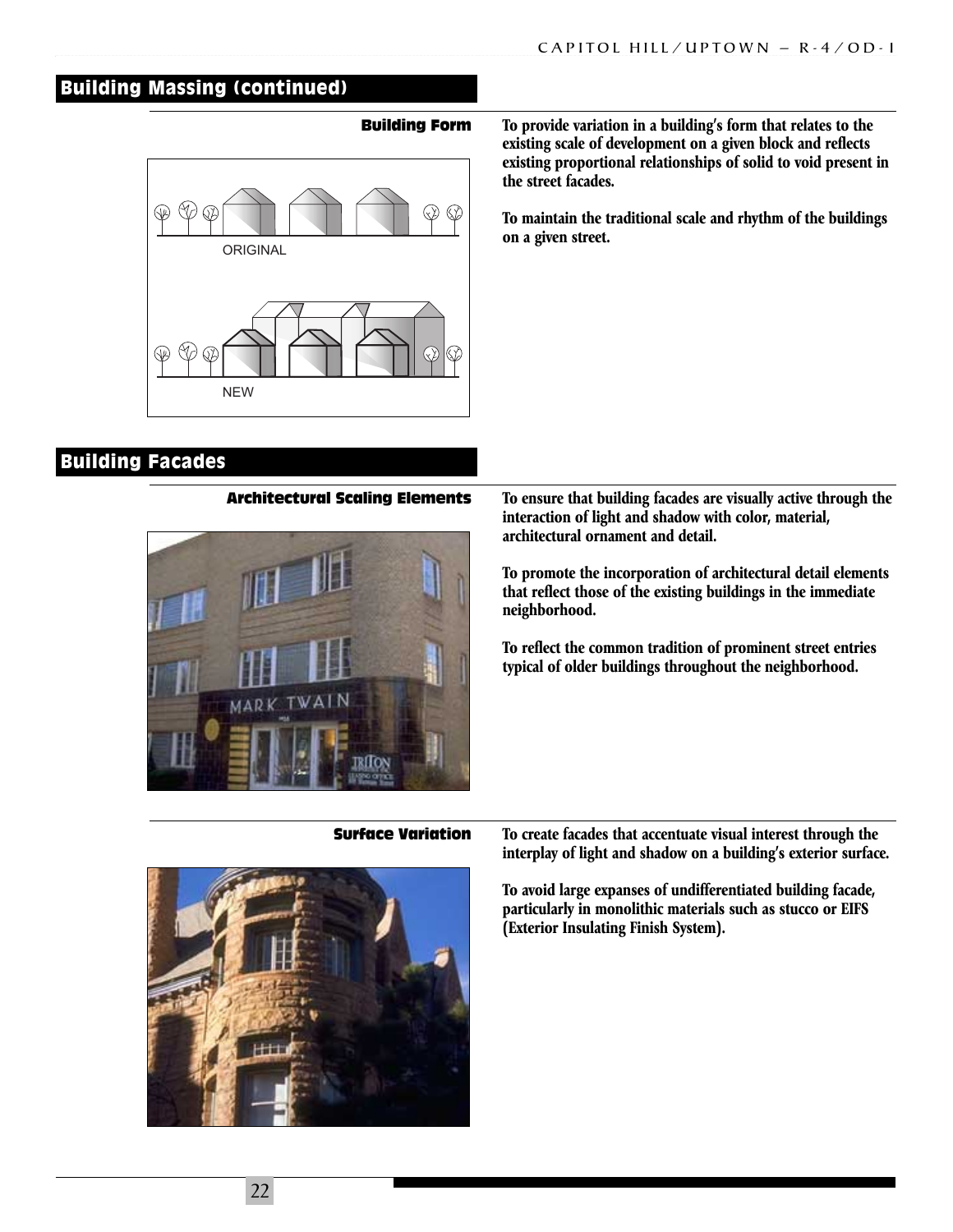#### URBAN DESIGN STANDARDS AND GUIDELINES

| <b>STANDARDS</b>                                                                                                                                                                                                                                                                           | <b>GUIDELINES</b>                                                                                                                                                                                                                                 |
|--------------------------------------------------------------------------------------------------------------------------------------------------------------------------------------------------------------------------------------------------------------------------------------------|---------------------------------------------------------------------------------------------------------------------------------------------------------------------------------------------------------------------------------------------------|
| • The proportional relationship created by a building's street-oriented<br>facade to the void between adjacent buildings and/or bays shall<br>reflect the ratio of solid-to-void prevalent in the immediate area.<br>• Building facades shall not extend for the entire frontage without a | • The building form should be modified through changes in wall<br>plane, height, etc. to reflect the scale of adjacent residential and/or<br>neighborhood commercial modules such as rooms, units, and bays,<br>either individually or in groups. |
| variation in the wall plane of no less than 3 feet for setbacks or 2<br>feet for projections.                                                                                                                                                                                              |                                                                                                                                                                                                                                                   |

| Required architectural scaling elements must be integral to the |
|-----------------------------------------------------------------|
| building architecture.                                          |

- ◗ Each building facade visible from the street shall incorporate architectural scaling elements that utilize two or more of the following:
	- a) expression of building structural elements; floors, columns, foundation, etc.;
	- b) expression of verticality or horizontality via surface treatments.
	- c) window and door surrounds; emphasized through the use of sills, lintels, pediments, cornices, muntins, mullions, columns and other scale providing elements;
	- d) change in color;
	- e) change in texture;
	- f) change in material module or pattern.
- $\triangleright$  Material transitions shall involve a minimum 1-1/2" variation in wall plane.
- ◗ Surface reveals or projections not involving a material transition shall not be less than 1" deep and 1" wide.
- ◗ The design of new buildings should incorporate architectural detailing typical of the masonry construction that predominates and defines the district. Such details include but are not limited to:
	- a) decorative masonry coursework, including belt courses, watertables quoins, corbels, etc.,
	- b) window treatments; head and sill,
	- c) cornices or eaves,
	- d) ashlar masonry (dressed, coarse, random finishes, etc.),
	- e) engaged columns or pilasters
- ◗ Such architectural detailing should be designed so that it breaks down the appearance of a facade into patterns and component building forms.
- ◗ Material changes should be delineated by a specific transitional detail such as a decorative coursework, reveal or cap that breaks the wall surface plane.
- ◗ Material changes should occur at inside corners whenever possible.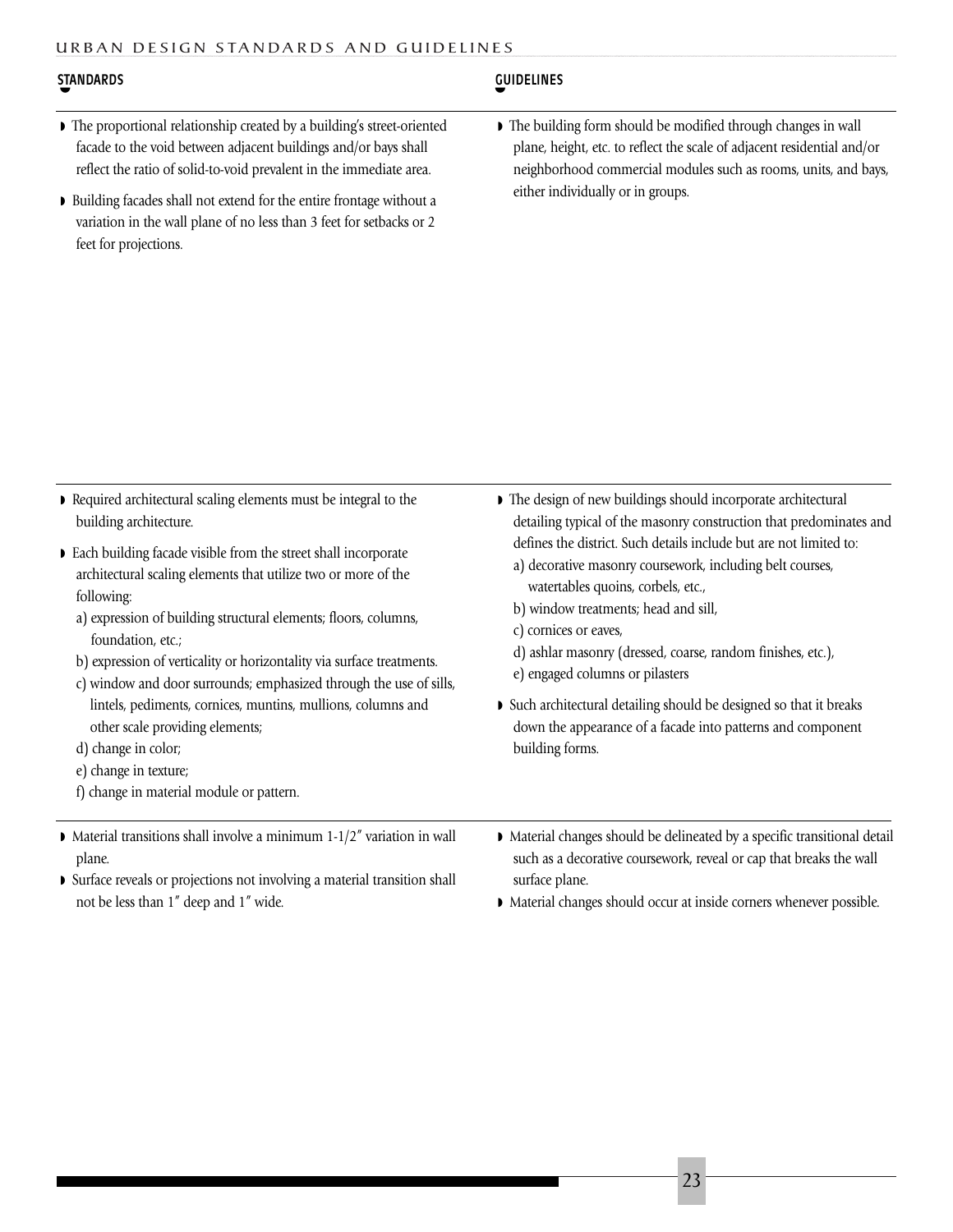### Building Facades (continued)

#### Materials



**To build upon Denver's long tradition of building in stone and brick, particularly in its residential neighborhoods.**

**To relate new construction to that of existing buildings through the use of similar scale elements present in standard brick, modular stone, cast stone accents, concrete masonry, and detailed stucco.**

#### Walls: Percentage of Glass to Wall



**To reflect the glass-to-wall percentages found in residential and commercial structures in Capitol Hill and Uptown.**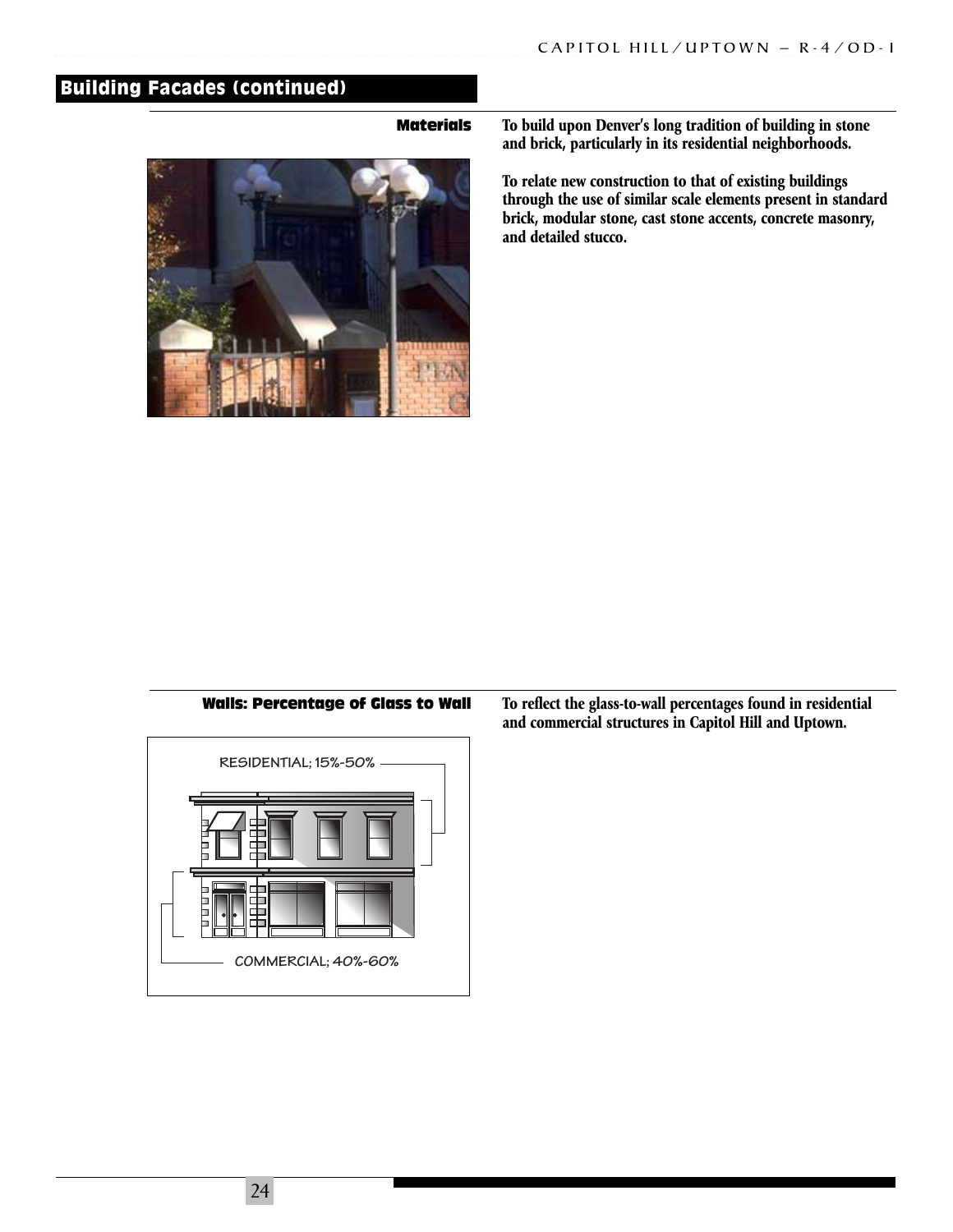#### URBAN DESIGN STANDARDS AND GUIDELINES

#### STANDARDS GUIDELINES ◗

#### ◗

- ◗ Exterior wall surfaces (excluding window and door openings) shall be constructed of not less than 70% masonry materials defined as stone, cast stone, brick, terracotta, and special surface concrete masonry.
- ◗ Stucco and EIFS meeting the following conditions may be used as an exterior wall surface visible from the street (items a & b do not apply to interior, open-air courtyards):
	- a) Excluding window and/or door openings, stucco shall not comprise more than 30% of any street-facing facade, and
	- b) Must incorporate details consistent with architectural scaling elements above.
- ◗ Panelized masonry systems meeting the following conditions may be used as an exterior wall surface visible from the street:
	- a) The system will need to reflect the visual and structural characteristics of traditional masonry construction,
	- b) Placement of panel joints must be carefully incorporated into the building design to minimize their appearance; i.e. the panelization must be consistent with the massing and architectural features of the building design. Panel joints shall be confined to inside corners created by either surface variations and/or changes in plane, and
	- c) Highly visible massing elements such as columns, piers, projecting elements and exterior corners must minimize jointing so as to retain the appearance of traditional masonry construction.
- ◗ Windows and other openings for the residential portion of any building shall comprise not less than 15% or more than 50% of the total residential portion of the facade area of all walls on or within 10 feet of a building's front setback.
- ◗ For the commercial portion of a building's facade, glass areas shall comprise not less than 40% or more than 60% of the total facade area.
- ◗ Wall materials should relate to Denver's masonry tradition through expression of building mass (i.e. walls carried to the ground plane, recessed openings, and modular detailing such as expressed base courses, and other features typical of traditional masonry construction.
- ◗ Exterior building materials should be selected based on their longterm ability to equal or outperform Denver's traditional modular construction materials (e.g. brick and stone).
- ◗ Stucco or EIFS is subject to special review for appearance and detailing.
- ◗ Panelized building systems are subject to special review for appearance and detailing.
- ◗ Masonry units should reflect the scale and proportions of traditional brick or stone.

◗ For mixed-use developments, the use of a variety of glass-to-wall percentages that reflect the different uses within a building is strongly encouraged. Typically, this is characterized as less glass-towall for residential uses and more glass-to-wall for commercial uses.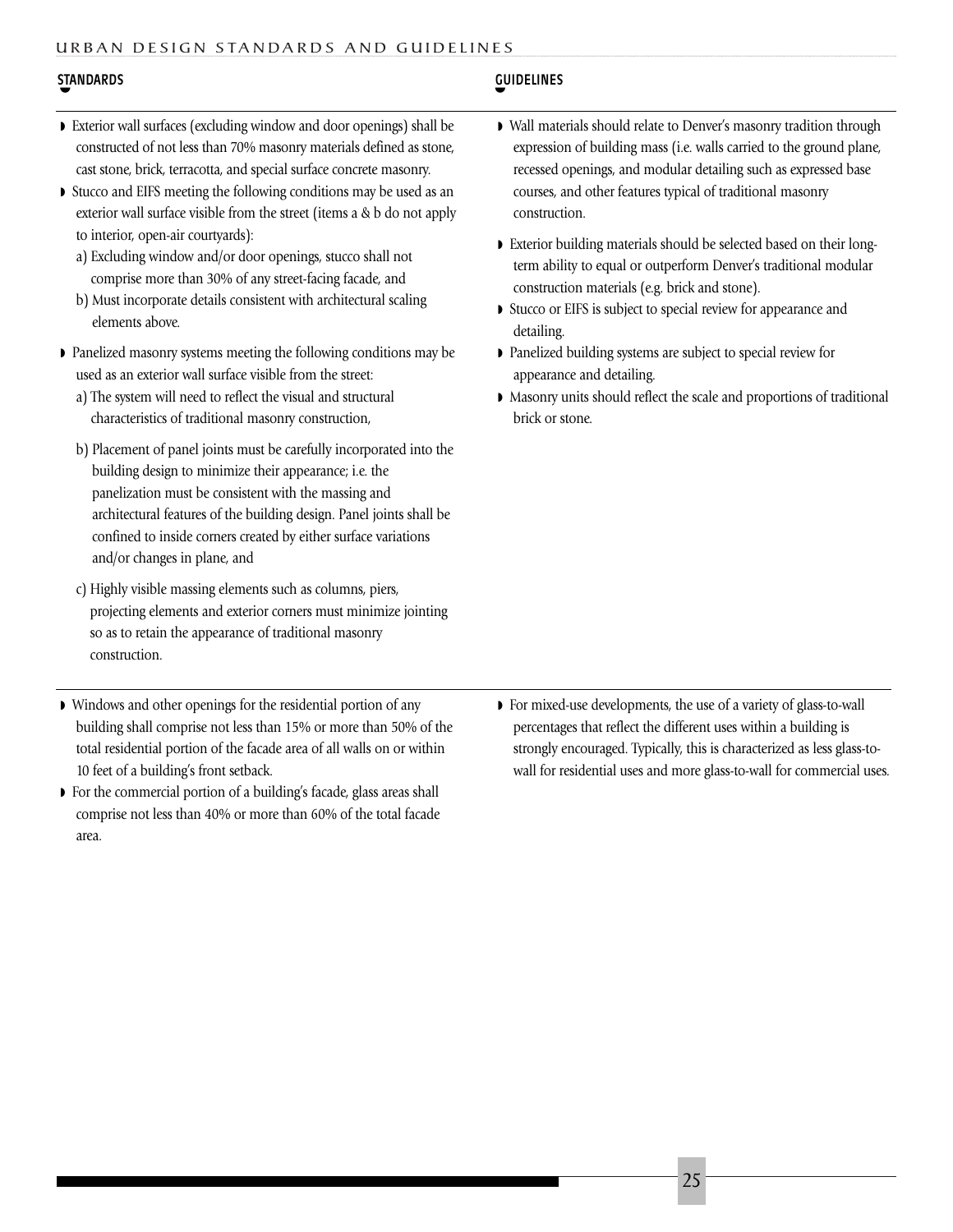# Building Facades (continued)

#### Window Glazing Transparency

**To require the use of clear glass, in commercial as well as residential applications, to ensure visibility of pedestrianoriented uses and to avoid the glare of reflective glass.**

#### Window Detailing



**To promote the vertically oriented, recessed window appearance typical of residential buildings in Capitol Hill and Uptown.**

**To encourage the development of commercial storefronts that relate architecturally to the residential portion of mixed-use buildings and reflect the residential character of the neighborhood.**